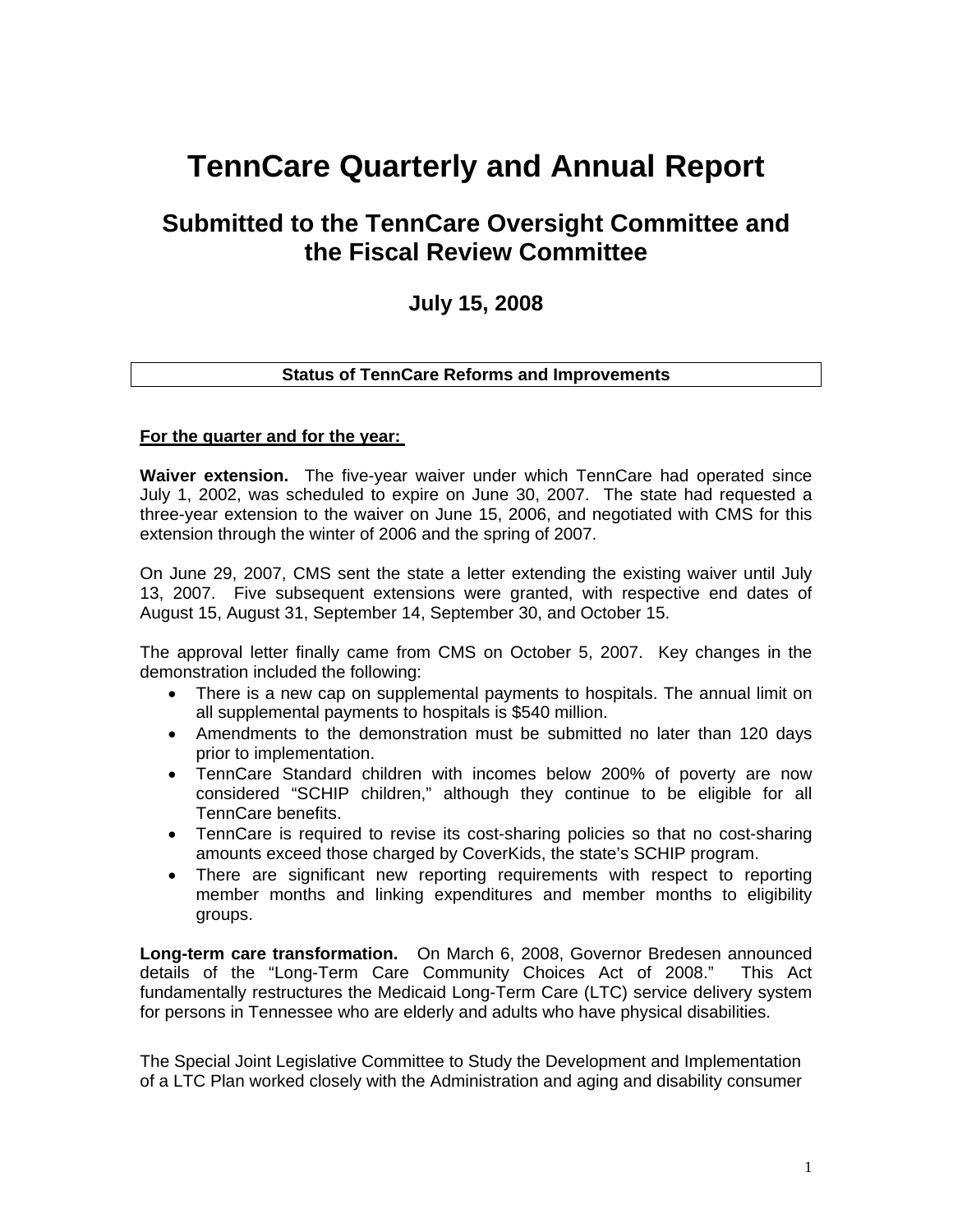groups including AARP, nursing facility industry representatives, and other long term care providers, to craft the legislation.

Some of the key components of the Act are as follows:

- It provides for the expansion of home and community based services—the ability to offer more kinds of home care options and to serve more people using existing LTC funds.
- A single entity will help TennCare members access all of the different kinds of Medicaid benefits they need, including medical, behavioral, nursing facility, and home care services.
- This will be accomplished by integrating LTC within the existing managed care system, building in strong consumer protections and aligning financial incentives in order help ensure that the right care is provided in the right place at the right time.
- Over time, these changes will help to rebalance LTC spending between institutional and home and community based care.
- The bill includes certain cost controls to help ensure that the state doesn't make obligations or promises beyond our ability to pay for them.
- It provides for a "Single Point of Entry" to help people who need LTC and their families find out about the options that are available and how to access them.
- It includes requirements to streamline eligibility—to make changes in the system to help make it easier and faster to access LTC services.
- It provides for the expansion of more kinds of cost-effective community-based residential alternatives to nursing home care, including models like Adult Care Homes in Oregon which serve people in small, family-type settings.
- It provides for the development and implementation of an acuity-based reimbursement methodology for nursing facility services—we will pay nursing homes based on the level of need of the persons they serve.
- It also provides assistance to nursing homes (which are a critical part of the LTC continuum) in diversifying their businesses—so they can begin to offer the same kinds of services they offer in their facilities today in people's homes as well.
- It provides for more options and choices for persons receiving HCBS, which may include the ability to select, direct, and even employ, staff who will deliver care, with careful controls in place to ensure accountability for taxpayer funds.
- It provides for some additional funding for things like meals on wheels, homemaker services, and personal care to be provided through the State-funded Options program for people who are not eligible for Medicaid and are currently on a waiting list for those services.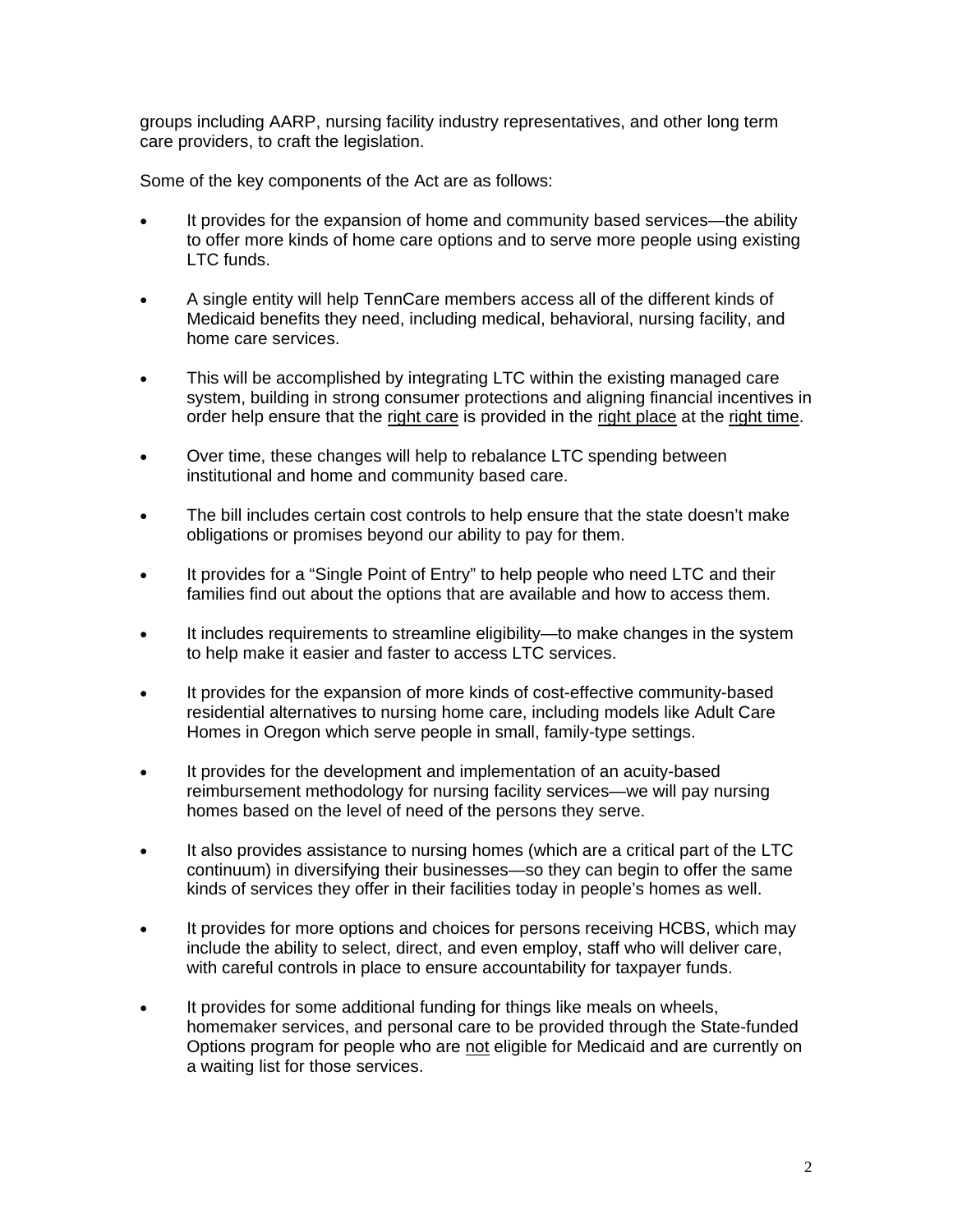- It changes the licensure requirements for Assisted-Care Living Facility Services to llow the benefit to be more flexible so that people will not be forced to leave their a "home" in an Assisted Living Facility in order to receive certain kinds of medical services that could safely be provided there, just as they could be in the person's private residence.
- It establishes a LTC Oversight Committee to continue to oversee the development and implementation of the managed LTC system created by this Act to ensure that the new system needs the needs of Tennesseans who need long term care services.

The bill was passed by unanimous votes in both the House and Senate and has the added distinction of having passed through every assigned committee of both houses without a single "no" vote. The bill was signed into law this summer.

Already, the state has begun implementation of those components that do not require federal approval. These include changes to help streamline eligibility determination processes, as well as provider enrollment and payment processes, and to establish a Single Point of Entry for persons seeking long-term care services.

Even with these small changes, enrollment in the state's existing HCBS waiver program has nearly tripled over the last year to more than 3,700 persons served. Funding by the General Assembly will permit continued access to HCBS for an additional 2,300 persons while the state seeks an amendment to the TennCare 1115 waiver in order to put broader long-term care reforms in place. The target date to begin implementation of broader changes is July 1, 2009.

**Standard Spend Down (SSD) program.** Once the extension to the waiver had been approved on October 5, 2007, the state was ready to move forward with enrolling persons in the SSD program. The SSD program is intended to serve non-pregnant adults who meet criteria patterned after those of the Medicaid Medically Needy program.

eligibility in the Medicaid Medically Needy category for non-pregnant adults had been The first group to be tested for eligibility for the new program included persons whose held open since April 29, 2005, when the state officially closed that category to new enrollment. Once all of the persons in that group have been tested for eligibility, the state's intent is to open the program to new applicants.

In November 2007 the state conducted an ex parte review of persons in the first group. An ex parte review occurs when the state matches data on enrollees with data from other programs, such as the Social Security Administration, to determine if our enrollees would qualify for another Medicaid category and could thus be moved into that category so that they can remain eligible for TennCare.

After the ex parte review process had been completed, the state began sending out Requests for Information (RFIs) to persons who had not been determined eligible through the ex parte review process. These mailings occurred in batches so that the Department of Human Services would be able to complete eligibility determinations in a timely fashion. Approximately 35,000 RFIs were sent out between February and the end of the state's fiscal year.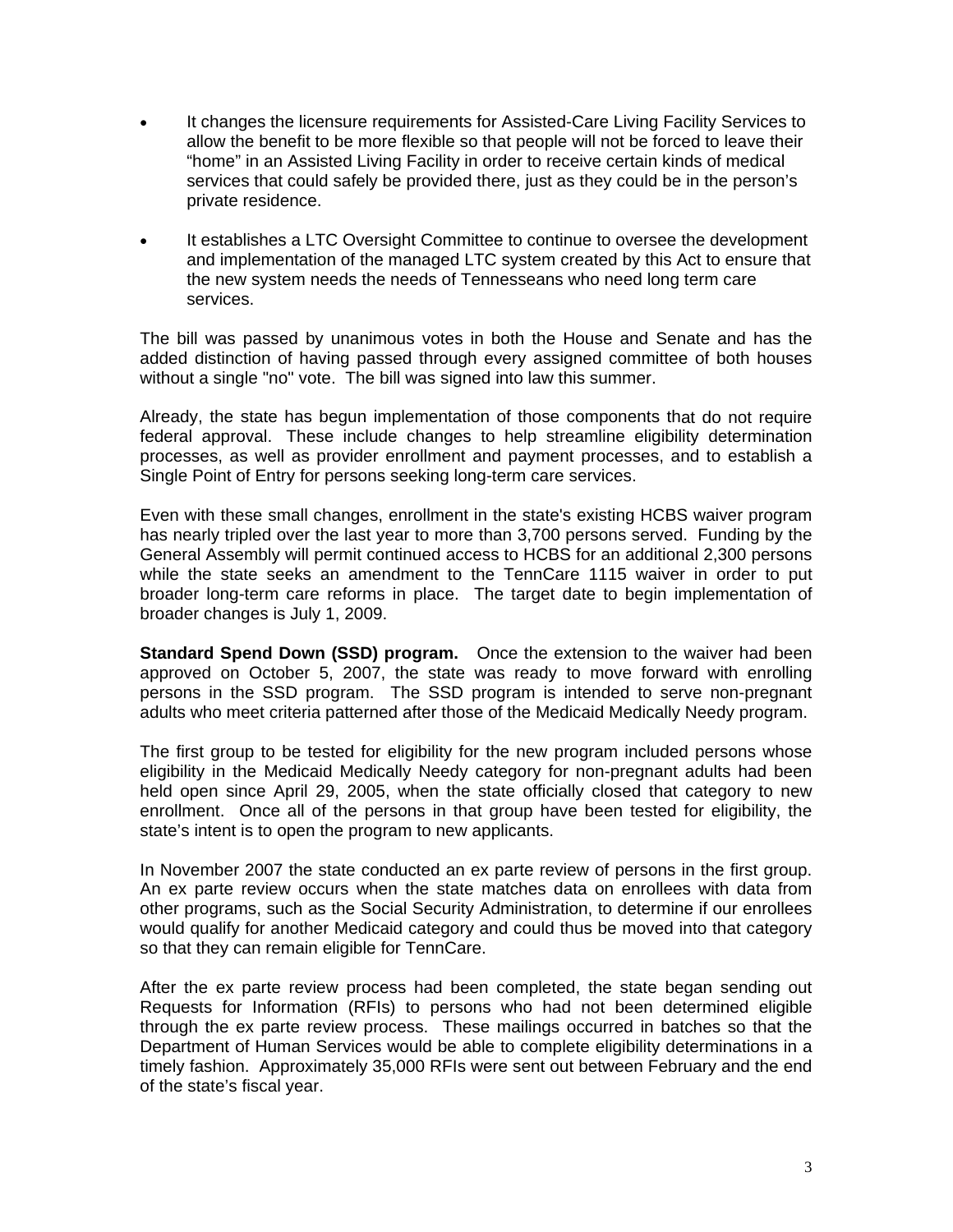As of the end of the state fiscal year, approximately 500 people who received RFIs have been found eligible for Standard Spend Down. An additional 1500 have been found to be eligible for Medicaid categories.

named to the 12-member Executive Committee of the National Association of State Medicaid Directors. NASMD is a bipartisan, professional, nonprofit organization of **NASMD Executive Committee.** This year TennCare Director Darin Gordon was representatives from state Medicaid agencies and has been affiliated since 1979 with the American Public Human Services Association (APHSA). It plays an active role in discussing issues with CMS and in fostering communication among states about matters of concern. As a member of this committee, Director Gordon will be able to ensure that Tennessee has a voice in policy development at the federal level.

**New contractors.** There were several contract procurement processes that occurred during the year, with new contractors joining the program.

- In September, Keystone Peer Review Organization, or KePro, began work on TennCare medical appeals. KePro replaced Schaller-Anderson of Tennessee in this role.
- System (TCMIS). The winning bid came from ACS State Healthcare, Inc., • In September, the Bureau issued a Request for Proposal (RFP) for reprocurement of a facilities manager for the TennCare Management Information replacing EDS. The new contract was to start in February, but the start date was delayed because of a protest from another bidder on the project.
- process was completed during the 2006-2007 year in Middle Tennessee.) Bid In January the Bureau released an RFP for health care plans to offer integrated medical and behavioral services in East and West Tennessee. (A similar winners announced in April were AmeriChoice and BlueCross BlueShield of Tennessee. These new plans will be operational in West Tennessee on November 1 of the coming year and East Tennessee on January 1.
- In February the Bureau released an RFP for a Pharmacy Benefits Manager online Point of Sale (POS) pharmacy claims processing system with a (PBM). The purpose of the RFP was to secure a contract for a state-of-the-art prospective drug utilization review (Pro-DUR) and retrospective DUR (retro-DUR) capability, as well as other reporting and adjudication capabilities. The successful bidder, announced in April, was SXC. SXC will be replacing First Health when the new contract begins on October 1.

**Home health and private duty nursing services.** In late 2006 and early 2007, Tennessee made rule clarifications in the home health and private duty nursing benefit to assist TennCare's managed care health plans in being able to better manage the benefit and address the growth being experienced.

expenditures are outliers when compared to other state Medicaid programs. Tennessee has no coverage limitations on these benefits, while most other states have limits on the Tennessee's home health and private duty nursing coverage, utilization and home health benefit and many do not offer private duty nursing services to people over age 21 at all. Adult private duty nursing is an optional Medicaid benefit.

unsustainable growth the program was experiencing with respect to these two services -In December 2007, TennCare discussed during a public budget hearing the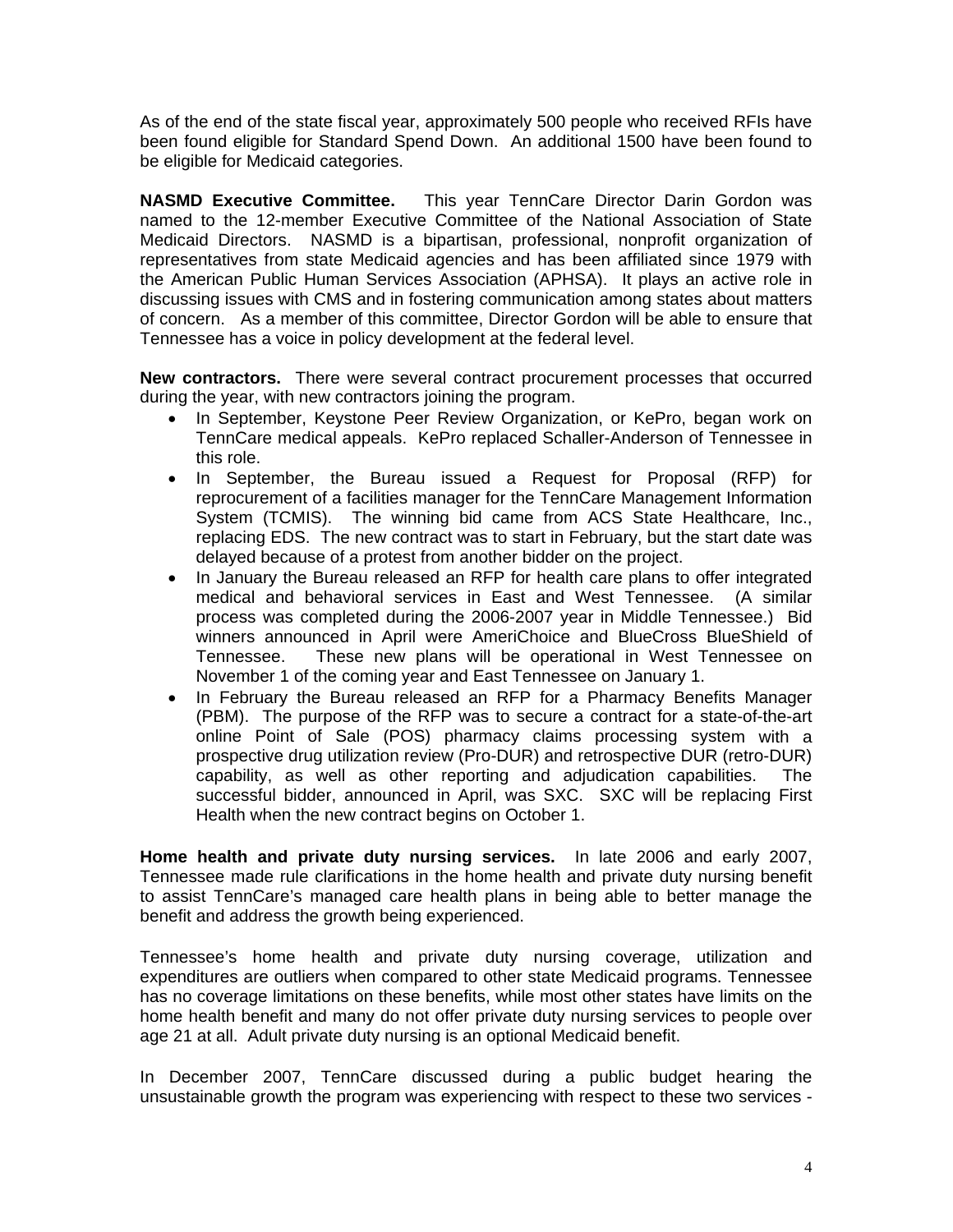home health and private duty nursing. The fact that home health and private duty nursing costs were growing at an unsustainable rate prompted TennCare to propose a restructuring of the benefit. More detailed information about the expenditures and utilization of home health and private duty nursing in the TennCare program can be found in the state's most recent independent actuarial report.

In February 2008 Tennessee requested that CMS allow TennCare to place reasonable limits on the home health and private duty nursing benefits. TennCare's original proposal involved a cost ceiling for adults using home heath and private duty nursing that would not exceed the cost of nursing facility care. After working with CMS, TennCare modified its request to more closely resemble the benefit structure used by other states and Medicare, establishing weekly limitations on home health services and limiting the private duty nursing benefit to technology dependent adults. These limits do not affect children under age 21.

As of the end of State Fiscal Year 08, TennCare was still awaiting approval from CMS. The request is in the final approval stages.

While awaiting federal approval of benefit limits, TennCare trained its health plans on use of the "least costly alternative" component of the state's statutory definition of medical necessity to address some of the growth of home health and private duty nursing. The "least costly alternative" is a factor plans may use in determining the medical necessity of a requested service. If the proposed course of diagnosis or treatment is not the least costly alternative that is available to the enrollee and that will adequately meet the enrollee's needs, then that course of diagnosis or treatment would not meet the definition of medical necessity.

The rate of growth experienced in home health and private duty nursing has been most pronounced in the middle region of the state. TennCare has been in discussions with both of the plans in the middle region for the last months of SFY 08 as part of the normal annual process the state uses to update rates for the upcoming contract period and to make additional programmatic modifications. Typically the state amends the health plans' contracts at least twice a year for such reasons, but at a minimum once a year.

TennCare's discussions with both of the at-risk plans in the middle region, Amerigroup and AmeriChoice, as well as the state's actuaries, have included the experience with home health and private duty nursing services in their first year of operation in the middle region, as well as the annual rate renewal for the coming contract period. The state's independent actuary considered the plans' actual experience when calculating the rate renewal. The actuaries determined that rate adjustments were required for the April 1, 2007 – March 31, 2008 period, the April 1, 2008 – June 30, 2008 period, and the July 1, 2008 – June 30, 2009 period. The July 2008 rates were based on health plan experience, taking into consideration any changes to TennCare's benefit structure.

It is important to note that home health and private duty nursing services are different than what is typically referred to as home and community based services (HCBS). The first are more medical and "hands on" in nature, while the latter offer a broader range of assistance with activities of daily living. Currently, and in the history of the program, the managed care organizations are not responsible for HCBS and nursing home services but are responsible for home health and private duty nursing services.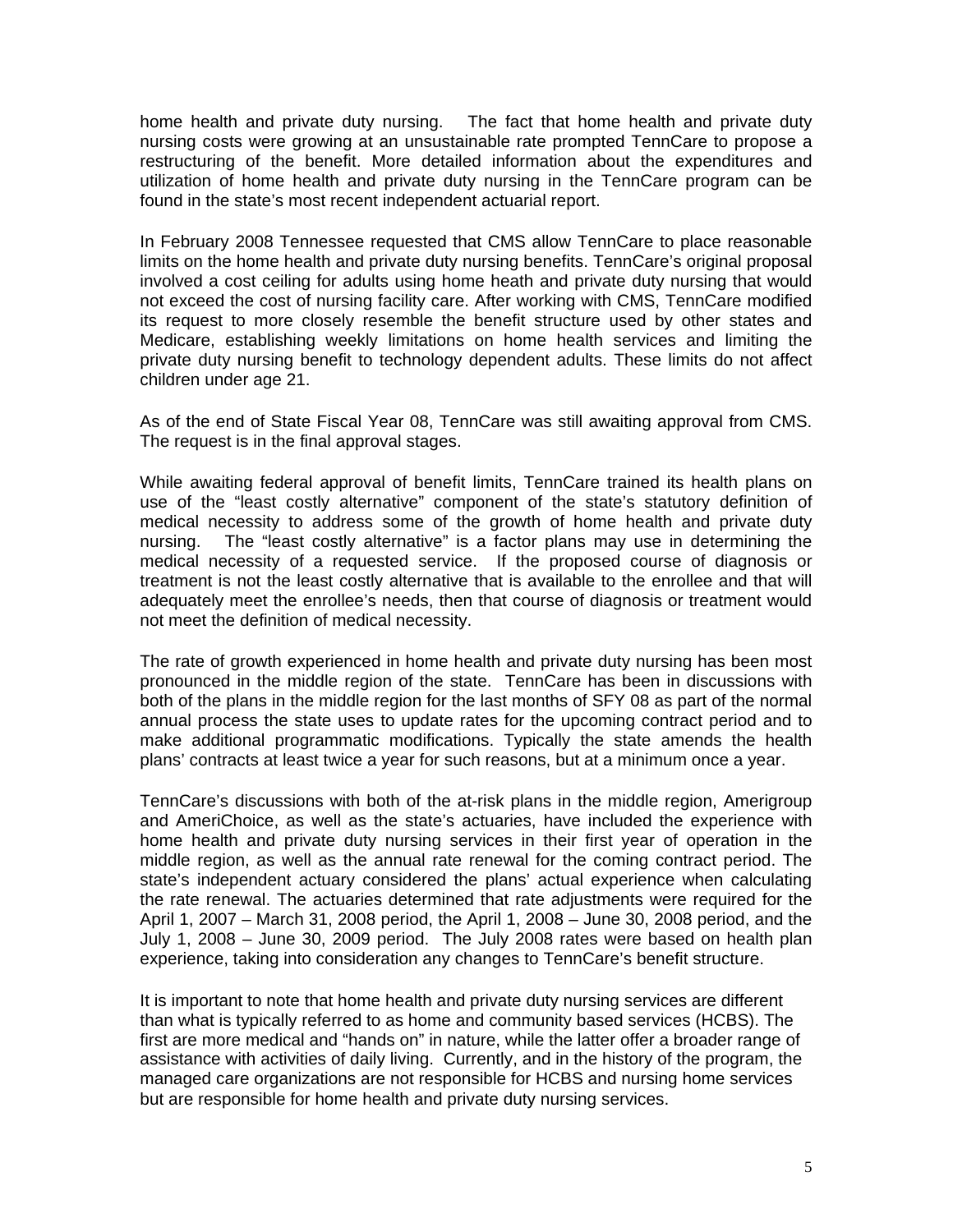**Daniels Motion.** On February 1, 2008, the state entered a motion asking permission of the federal court to implement a process for redetermining the eligibility of *Daniels* class members and disenrolling those who are found to be ineligible for TennCare. The *Daniels* class is composed of persons who at one time received SSI cash benefits from the federal government but have since been determined ineligible for those benefits. SSI eligibles are automatically TennCare eligible. However, in the absence of the lawsuit, persons who no longer qualify for SSI eligibility would not be able to remain on TennCare unless they were determined eligible in another category.

for TennCare once their eligibility is redetermined. These individuals would, therefore, be subject to disenrollment. Some class members are incarcerated, and as such, would There are about 154,000 persons in the *Daniels* class, many of whom may be ineligible not be eligible for TennCare. An Agreed Order was entered by the Court at the end of February 2008 allowing the state to begin terminating the eligibility of *Daniels* class members who are, or who become, either incarcerated in a state penitentiary or incarcerated as a state prisoner in a county jail. On June 11, 2008, TennCare sent termination notices to 1,737 *Daniels* class members identified as incarcerated individuals. Eligibility for these individuals was terminated on July 1, 2008.

remains an undecided issue. As of July 2008, formal discovery was reopened for the production of both electronic and hardcopy records. The format of the reverification process for the remaining members of the *Daniels* class

discovery in the *John B.* case. John B. v. Menke is a case brought on behalf of all TennCare beneficiaries under age 21 that challenged the adequacy of the provision of *John B.* During the second quarter of SFY 07-08, continued progress was made on EPSDT services. A Consent Decree was entered in this case in 1998, and TennCare continues to be involved in litigation concerning its compliance with the terms of the Decree.

plaintiffs allege that the state has not preserved its electronic documents appropriately and that the voluminous paper documents provided to them over the years are therefore Preservation of electronic documents was the focus of attention in this quarter. The insufficient. On November 15 and 19, 2007, the District Court issued a series of Orders requiring, among other things, that computers of state workers, including those of the Governor, be forensically imaged by the plaintiff's computer expert. The forensic imaging process was to extend to the privately owned home computers of any state workers who had used their home computers for state business. Federal marshals were to oversee the process.

amicus brief supporting the state's position was filed jointly by the states of Ohio, Kentucky, and Michigan, which are the other states included in the Sixth Circuit. On The state appealed this Order to the Sixth Circuit Court of Appeals in Cincinnati. An November 26, 2007, the Sixth Circuit issued a stay of the Order, pending further review. On December 7, 2007, a more lengthy Order was issued by the Sixth Circuit. This Order extended the stay, observing that the orders in the case "are extremely broad" and "raise issues of federalism and comity not presented in the typical civil discovery dispute." During the months of January and February, briefs were to be prepared for the Sixth Circuit by the state and by the plaintiffs. Oral arguments were heard by the Sixth Circuit in March 2008.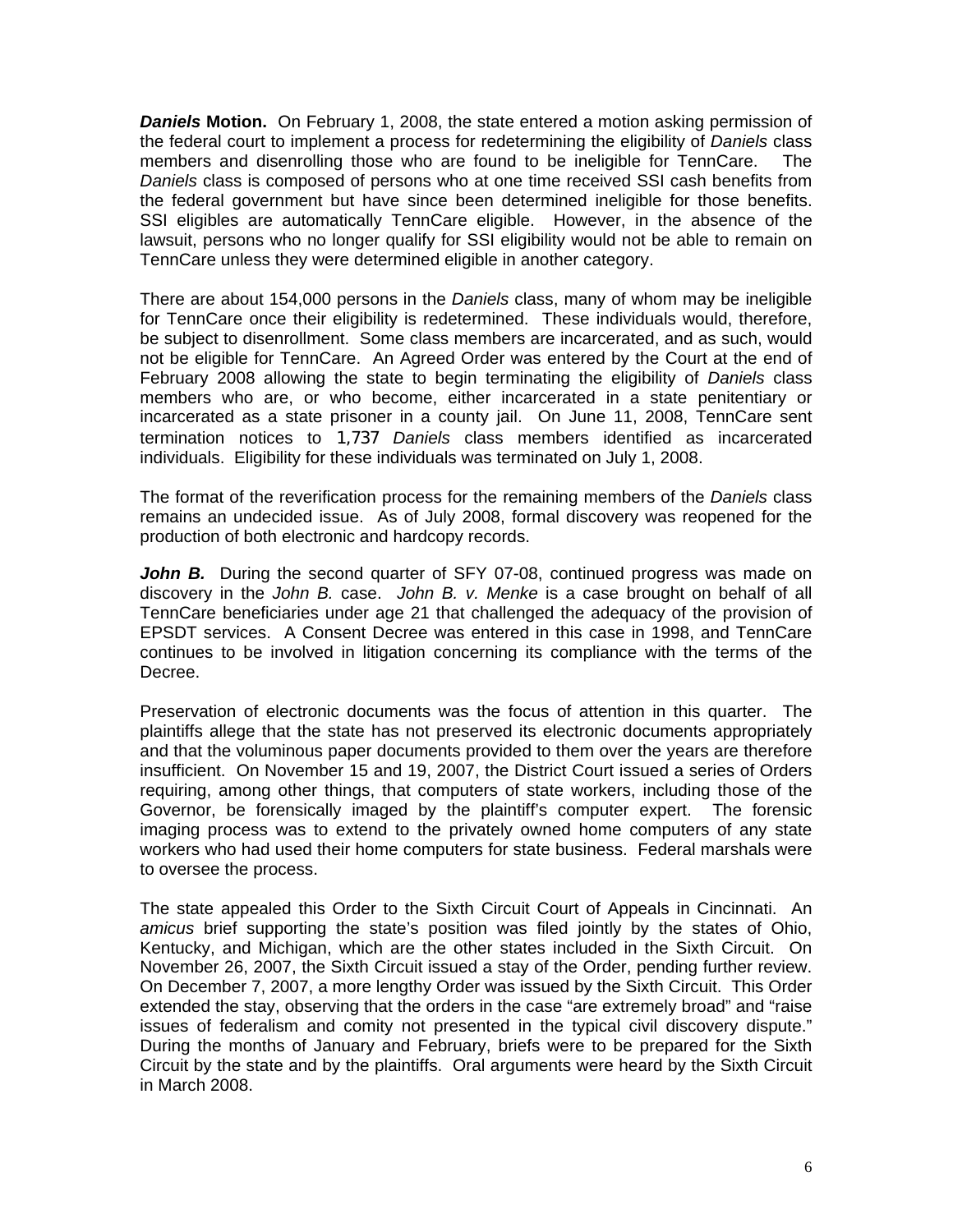On June 26, 2008, the Sixth Circuit, finding there was no purposeful or intentional destruction of relevant electronically stored information, granted the state's petition for mandamus and set aside those provisions of the District Court's Orders that required the forensic imaging of state-owned and privately-owned computers, including the provisions that would have required that U.S. Marshals oversee the imaging process.

document discovery of vast numbers of state e-mails and other electronically stored The state has also been required to produce numerous databases Discovery continued on the case in areas that were not stayed, namely electronic documents. containing transactional data related to the Medicaid program. Each of the Managed Care Contractors has also been required to produce similar materials.

1, 2007, the state ceased collecting new premium payments from any TennCare enrollees. Notices were mailed to all enrollees with premium obligations informing them **Removal of premiums.** In accordance with Section VI of the STCs, effective December that premiums were no longer required, although enrollees would continue to remain responsible for any past-due premiums.

its annual audit of TennCare. The audit showed a significant decrease in the number and severity of findings, down to only three for the year, as compared to 39 just six years **Reduction in audit findings.** On February 28, 2008, the Comptroller's office released ago. One of the three findings dealt with the *Daniels* case, which has been a repeat finding for several years. As noted above, the state is taking steps to address this issue.

an Electronic Prescription Pilot Project. These funds are for Federal Fiscal Year 2008 **Medicaid Transformation Grant.** On January 17, 2009, TennCare was notified that we had been awarded an additional \$223,254 for our Medicaid Transformation grant for and are in addition to \$450,950 awarded for Federal Fiscal Year 2007. The project was designed to assist physicians who practice in rural areas and who lack access to eprescription technology. Fifty rural physician practices in 13 counties are participating in the e-prescribing initiative.

provided \$50 million in Federal grant funds for State Medicaid agencies to develop alternative non-emergency service providers, primarily in rural or underserved areas **Medicaid Emergency Room Diversion grant.** The Deficit Reduction Act of 2005 and, as a result, reduce the use of hospital emergency rooms for the treatment of nonemergent medical conditions. CMS made use of a competitive application process to distribute the funds, and on April 15, 2008, CMS announced that the grant funds would be distributed to 20 state Medicaid programs over a two-year period. Based on the merit of the Bureau of TennCare's application, Tennessee received a total of \$4,472,240 for the implementation of one Medicaid Emergency Room Diversion initiative in each Grand Region of the State. TennCare will forward the entire award directly to communities so that local hospitals and clinics can provide TennCare enrollees with the opportunity to access healthcare services from the most appropriate service provider, resulting in improved health for TennCare enrollees and overall cost savings.

Health Centers, and healthcare service providers, this grant award will be used to implement unique initiatives in Haywood, Hamilton, and Davidson Counties that Through partnerships with TennCare managed care contractors, Federally Qualified collectively include establishing new health clinics; extending the hours of operation for existing clinics; coordinating care through effective referral and health information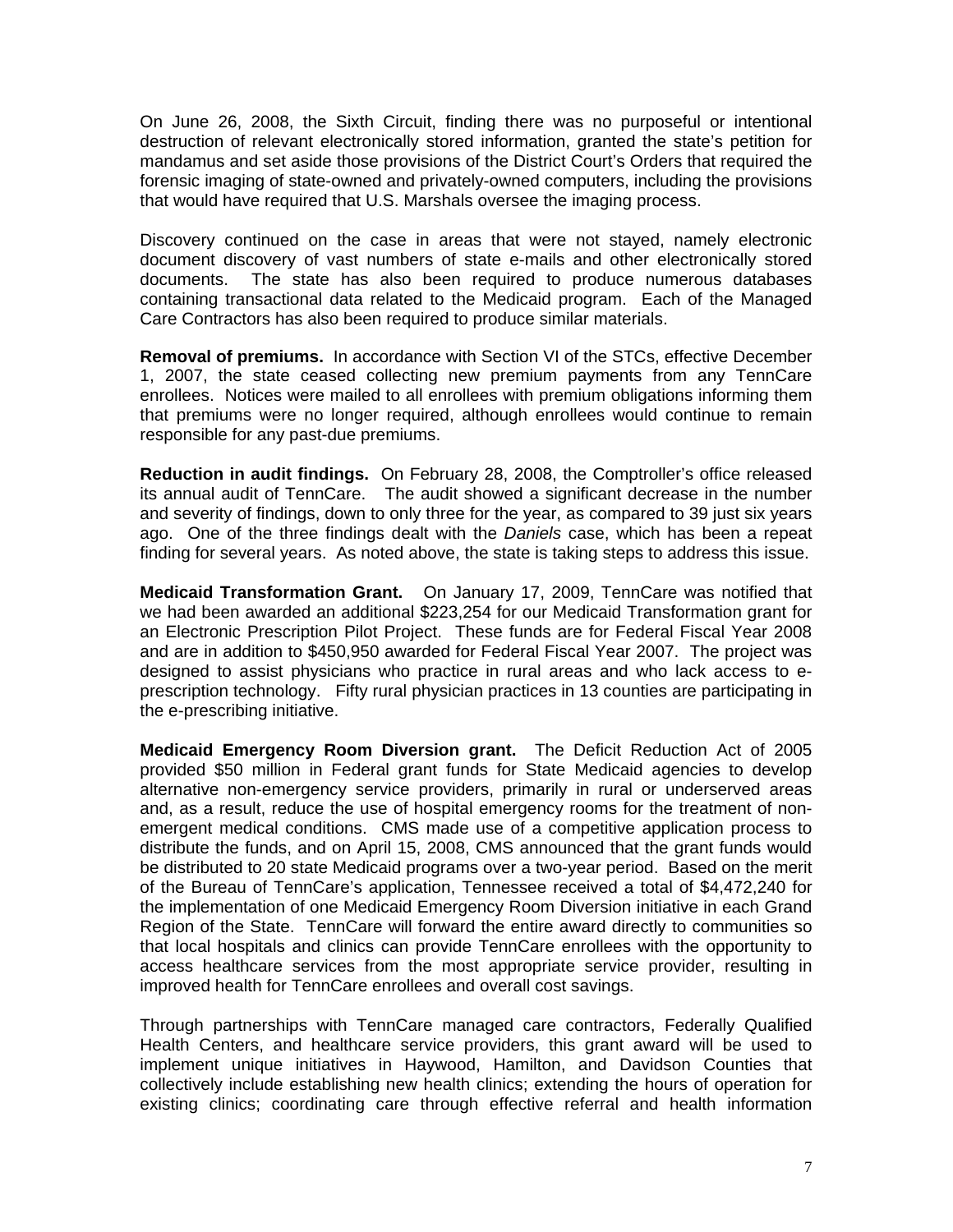exchange processes; and educating TennCare enrollees about establishing or revitalizing a healthcare home, effectively accessing routine medical services, and utilizing available TennCare-related information and resources to facilitate access to care. Beginning July 1, 2008, the Haywood County Clinic, Nashville Medical Home Connection, and the Volunteer State Health Plan Partnership initiatives will lay the groundwork for expanded access to routine healthcare services for TennCare enrollees at times when traditional provider offices are not available for care; within 18 months, the alternative non-emergency service providers settings will be fully operational.

**Autism detection grant.** On November 8, 2007, the Bureau of TennCare announced a grant to the Tennessee chapter of the American Academy of Pediatrics (TNAAP) to help community-based pediatricians evaluate young children for autism, a highly prevalent developmental condition. The grant enabled the Vanderbilt Kennedy Center's Treatment and Research Institute for Autism Spectrum Disorders (TRIAD) to train community pediatricians to assess children suspected of having autism so that they can receive specialized intervention as soon as possible. The new program is called START ED (Screening Tools and Referral Training - Evaluation and Diagnosis).

with a two-day training workshop. Pediatricians learned how to assess the children and interview their parents to make a diagnostic determination. They also videotaped autism Five Middle Tennessee pediatricians participated in the six-month pilot, which began assessments from their own practices to gather feedback.

This survey has been conducted every year since 1993 by the Center for **Annual beneficiary survey.** Each year the Bureau of TennCare conducts a survey of Tennesseans to gather information TennCare enrollees' satisfaction with their health care. Business and Economic Research (CBER) at the University of Tennessee.

Tennesseans declined to 10 percent in 2007, after a significant increase the previous year. The uninsurance rate for children was measured at 4.8 percent. The 2007 survey was published in August. CBER reported that the uninsured rate for all

satisfaction with their care. Ninety percent of TennCare enrollees said that they were either somewhat satisfied or very satisfied with their health care, an increase from 87 CBER reported that respondents who were TennCare eligibles continued to express percent in 2006.

effective ways to get medical care appear to be paying off in fewer emergency room visits and more visits to doctors' offices. The number of TennCare enrollees seeking The survey found that the efforts to educate TennCare enrollees about the most costcare at hospital emergency rooms in 2007 was the lowest level of any year since the survey started. Only 4 percent reported going to the hospital first, down from 7 percent in 2006 and 14 percent in 1993.

21, 2007, the U. S. Office of Inspector General for the Department of Health and Human Services found that the Bureau of TennCare is among the few state Medicaid agencies **Recognition for healthcare technology innovation.** In a report released on August implementing electronic health initiatives. Of the 52 agencies surveyed, TennCare was one of only 12 found to be using innovative health information technology in its day-today operations. TennCare also was one of only five such state agencies that have developed e-prescribing initiatives for their providers.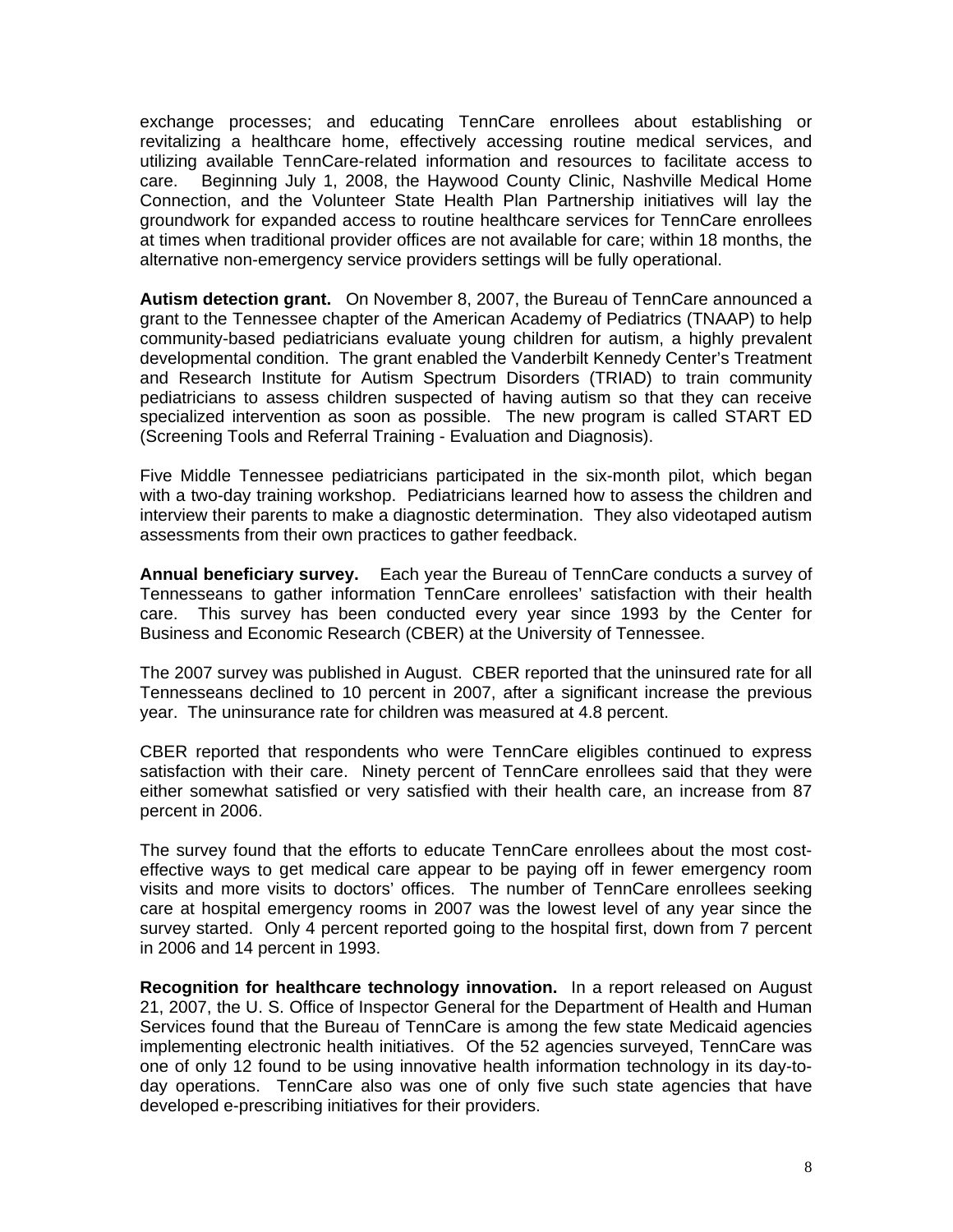TennCare, in partnership with Shared Health, has implemented a claims-based electronic health record (EHR) that contains diagnoses, procedure or visit information, and prescription histories. It contains non-claims information from other sources, such as lab results from participating labs and immunization records provided by the Department of Health. The TennCare EHR also allows providers to maintain other pertinent information such as vital signs, allergies, and documentation of early periodic screening, diagnosis, and treatment (EPSDT) screenings.

web portal. The e-prescribing application includes information about TennCare's drug formulary, dosing instructions, and side effects, and it offers a tool to alert providers TennCare also offers e-prescribing to its providers through the secure TennCare EHR about potential drug interactions based on a patient's prescription history or allergies. Such health information technology and health information exchange initiatives have been identified by the Governor and federal officials as having the potential to reduce health care costs that arise from inefficiency, medical errors, inappropriate care, and incomplete information.

Essential Access Hospital payments during this period. Essential Access Hospital ayments are payments from a pool of \$100 million (\$36,265,000 in state dollars) p **Essential Access Hospital payments.** The TennCare Bureau continued to make appropriated by the General Assembly.

relative contribution to providing services to TennCare members, while also acknowledging differences in payer mix and hospitals' relative ability to make up The methodology for distributing these funds specifically considers each hospital's TennCare losses. Data from the Hospital Joint Annual Report is used to determine hospitals' eligibility for these payments. Eligibility is determined each quarter based on each hospital's participation in TennCare. In order to receive a payment for the quarter, a hospital must be a contracted provider with TennCare Select and at least one other Managed Care Organization (MCO), and it must have contracted with TennCare Select for the entire quarter that the payment represents. Excluded from the Essential Access Hospital payments are Critical Access Hospitals, which receive cost-based reimbursement from the TennCare program and therefore do not have unreimbursed TennCare costs, and the five state mental health institutes.

Year 2008 are shown in the following table. The total payments for the year are also included in the table. The projected Essential Access Hospital payments for the fourth quarter of State Fiscal

|                                           | <b>FY 2008</b>          |                 |
|-------------------------------------------|-------------------------|-----------------|
| <b>Name of Hospital</b>                   | 4 <sup>th</sup> Otr EAH | Total FY 2008   |
| Regional Medical Center (The Med)         | \$4,900,894             | \$19,603,576    |
| Vanderbilt University Hospital            | \$2,743,042             | \$10,972,168    |
| <b>Erlanger Medical Center</b>            | 1,594,760<br>\$         | 6,379,040       |
| University of Tennessee Memorial Hospital | 1,562,381<br>S          | 6,249,524<br>\$ |
| Metro Nashville General Hospital          | 993,725<br>\$           | 3,974,900<br>\$ |
| Methodist Healthcare Lebonheur            | 881,319<br>\$           | 3,525,276       |
| Johnson City Medical Center Hospital      | 705,198<br>\$           | 2,820,792<br>\$ |
| Jackson Madison County General Hospital   | 544,636<br>S.           | 2,180,036<br>\$ |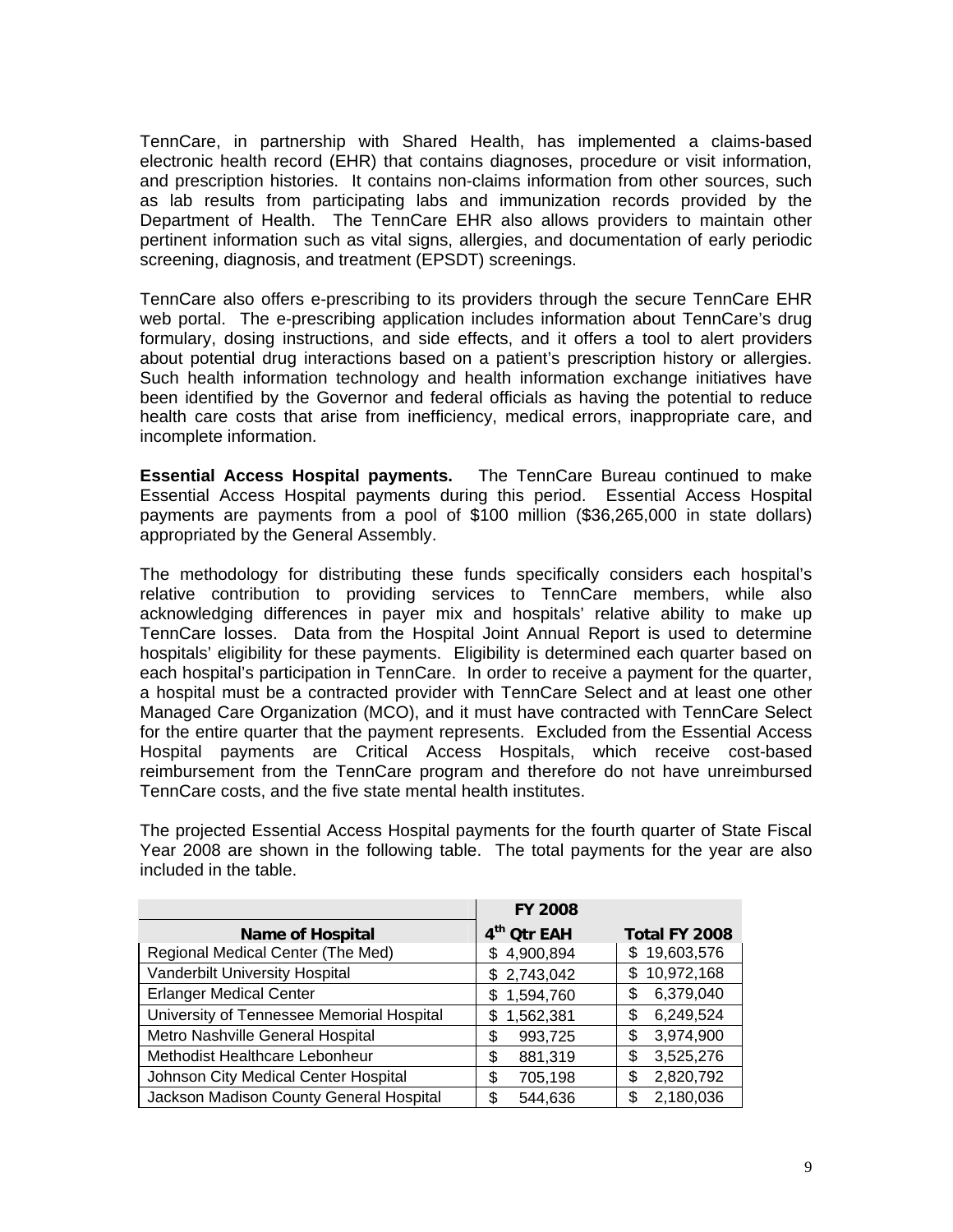|                                                                       | <b>FY 2008</b>          |                                      |
|-----------------------------------------------------------------------|-------------------------|--------------------------------------|
| <b>Name of Hospital</b>                                               | 4 <sup>th</sup> Qtr EAH | Total FY 2008                        |
| East Tennessee Childrens Hospital                                     | \$<br>368,681           | \$<br>1,474,724                      |
| Methodist University Healthcare                                       | \$<br>346,679           | \$<br>1,387,666                      |
| Saint Francis Hospital                                                | \$<br>340,576           | \$<br>1,363,238                      |
| <b>Tennessee Christian Medical Center</b>                             | \$<br>338,466           | \$<br>1,354,792                      |
| <b>University Medical Center</b>                                      | \$<br>310,310           | \$<br>1,242,090                      |
| Saint Jude Childrens Research                                         | \$<br>296,377           | \$<br>1,186,320                      |
| Wellmont Bristol Regional Medical Center                              | \$<br>268,828           | \$<br>1,076,048                      |
| Middle Tennessee Medical Center                                       | \$<br>268,614           | \$<br>1,075,192                      |
| <b>Methodist Healthcare South</b>                                     | \$<br>257,904           | \$<br>1,032,322                      |
| Fort Sanders Regional Medical Center                                  | \$<br>255,673           | \$<br>1,023,392                      |
| Wellmont Holston Valley Medical Center                                | \$<br>229,249           | \$<br>917,624                        |
| <b>Delta Medical Center</b>                                           | \$<br>226,406           | $\overline{\mathfrak{s}}$<br>906,244 |
| <b>Centennial Medical Center</b>                                      | \$<br>220,576           | $\overline{\mathfrak{s}}$<br>882,908 |
| <b>Baptist Hospital</b>                                               | \$<br>212,613           | \$<br>851,036                        |
| Saint Mary's Health System                                            | \$<br>197,189           | \$<br>789,296                        |
| Northcrest Medical Center                                             | \$<br>195,354           | \$<br>781,952                        |
| <b>Gateway Medical Center</b>                                         | \$                      | \$<br>750,178                        |
| Maury Regional Hospital                                               | 187,416<br>\$           | $\overline{\$}$                      |
|                                                                       | 185,200<br>\$           | 711,852<br>\$                        |
| <b>Baptist Hospital of Cocke County</b><br>Methodist Healthcare North | 175,938                 | 704,234<br>\$                        |
|                                                                       | \$<br>174,107           | 696,906<br>\$                        |
| Parkridge Valley Hospital                                             | \$<br>172,403           | 689,612<br>$\overline{\$}$           |
| Sumner Regional Medical Center**                                      | \$<br>155,416           | 622,090                              |
| Methodist Medical Center of Oak Ridge                                 | \$<br>141,261           | \$<br>565,432                        |
| <b>Bradley Memorial Hospital</b>                                      | \$<br>139,491           | \$<br>558,346                        |
| Sweetwater Hospital Association                                       | \$<br>138,703           | \$<br>555,192                        |
| Morristown Hamblen Healthcare System                                  | \$<br>137,538           | \$<br>550,530                        |
| Wellmont Hawkins County Memorial Hospital                             | \$<br>134,178           | $\overline{\mathfrak{s}}$<br>537,080 |
| <b>Fort Sanders Sevier Medical Center</b>                             | \$<br>133,917           | \$<br>536,036                        |
| <b>Blount Memorial Hospital</b>                                       | \$<br>127,979           | \$<br>512,266                        |
| Cookeville Regional Medical Center                                    | \$<br>126,572           | \$<br>506,634                        |
| Lakeway Regional Hospital                                             | \$<br>115,516           | \$<br>462,380                        |
| Parkridge East Hospital                                               | \$<br>115,340           | \$<br>461,676                        |
| Jellico Community Hospital                                            | \$<br>113,747           | \$<br>455,298                        |
| <b>Cleveland Community Hospital</b>                                   | \$<br>113,475           | \$<br>454,210                        |
| Dyersburg Regional Medical Center                                     | \$<br>112,479           | \$<br>450,224                        |
| <b>Cumberland Medical Center</b>                                      | \$<br>110,139           | $\overline{\mathfrak{s}}$<br>440,858 |
| <b>Summit Medical Center</b>                                          | \$<br>108,776           | \$<br>435,402                        |
| Hardin County General Hospital                                        | \$<br>105,156           | \$<br>420,912                        |
| Regional Hospital of Jackson                                          | \$<br>105,122           | \$<br>420,776                        |
| <b>Bedford County Medical Center</b>                                  | \$<br>104,877           | \$<br>419,796                        |
| <b>Claiborne County Hospital</b>                                      | \$<br>103,876           | \$<br>415,788                        |
| Pathways of Tennessee                                                 | \$<br>103,684           | $\overline{\mathbf{S}}$<br>414,736   |
| <b>Baptist Hospital of East Tennessee</b>                             | \$<br>102,834           | \$<br>411,618                        |
| <b>Baptist Memorial Hospital Tipton</b>                               | \$<br>102,184           | \$<br>409,016                        |
| St. Marys Medical Center of Campbell County                           | \$<br>101,828           | \$<br>407,592                        |
| Jamestown Regional Medical Center                                     | \$<br>97,997            | \$<br>392,258                        |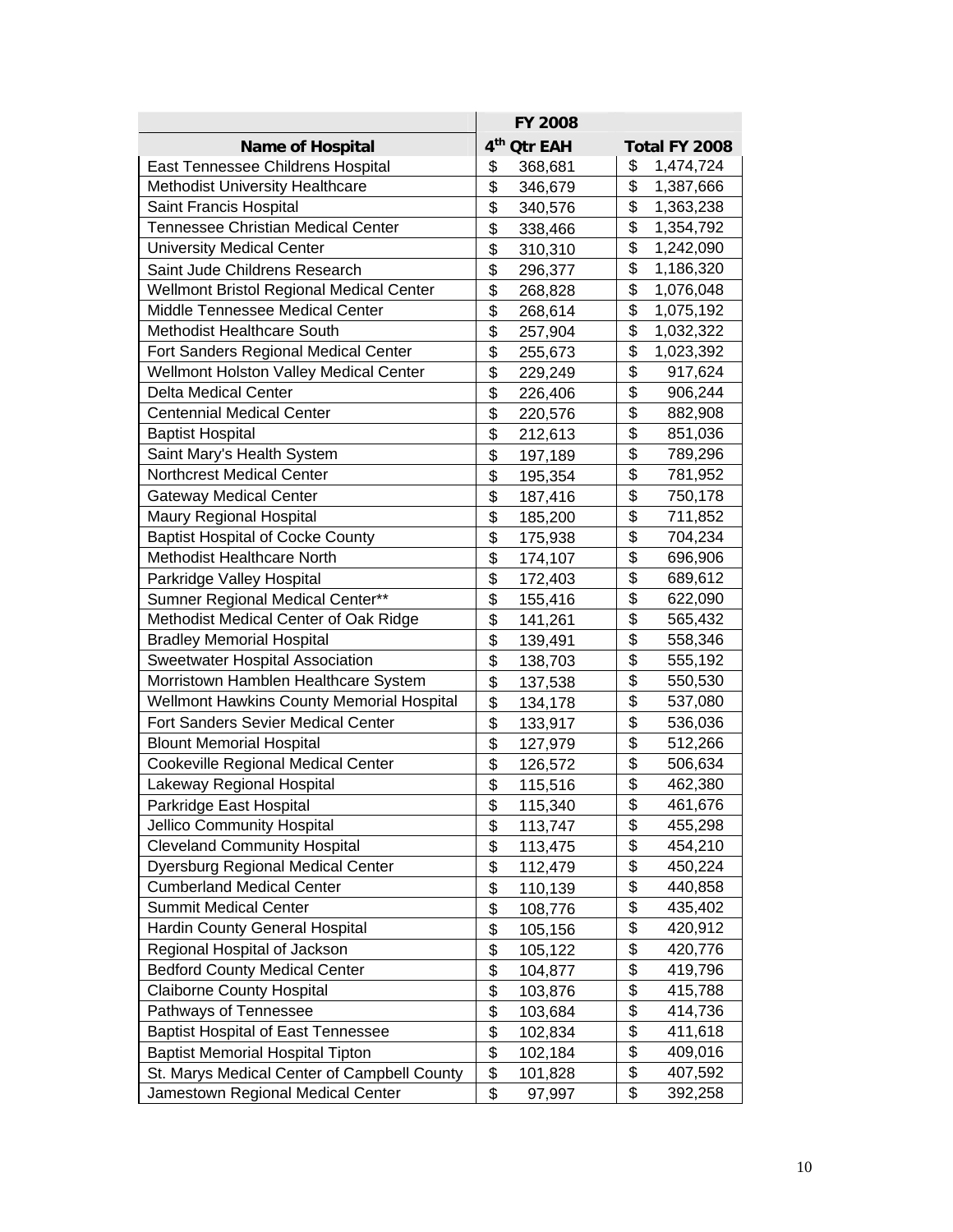|                                             | <b>FY 2008</b>          |                                      |
|---------------------------------------------|-------------------------|--------------------------------------|
| <b>Name of Hospital</b>                     | 4 <sup>th</sup> Otr EAH | Total FY 2008                        |
| <b>Sycamore Shoals Hospital</b>             | \$<br>90,704            | \$<br>363,064                        |
| Laughlin Memorial Hospital                  | \$<br>88,615            | \$<br>354,702                        |
| <b>Humboldt General Hospital</b>            | \$<br>88,160            | $\overline{\mathfrak{s}}$<br>352,880 |
| <b>Henry County Medical Center</b>          | \$<br>87,953            | \$<br>352,052                        |
| <b>Skyline Medical Center</b>               | \$<br>85,977            | \$<br>344,144                        |
| <b>Baptist Memorial Hospital for Women</b>  | \$<br>84,268            | \$<br>337,304                        |
| Indian Path Medical Center                  | \$<br>82,606            | $\overline{\mathfrak{s}}$<br>330,650 |
| <b>Stonecrest Medical Center</b>            | \$<br>79,782            | \$<br>319,346                        |
| Hillside Hospital                           | \$<br>77,451            | $\overline{\mathfrak{s}}$<br>310,016 |
| <b>Harton Regional Medical Center</b>       | \$<br>76,609            | \$<br>306,646                        |
| Southern Hills Medical Center               | \$<br>75,803            | \$<br>303,418                        |
| <b>Horizon Medical Center</b>               | \$<br>73,418            | $\overline{\mathfrak{s}}$<br>293,874 |
| <b>Community Behavioral Health</b>          | \$<br>72,519            | $\overline{\mathfrak{s}}$<br>290,076 |
| Parkridge Medical Center                    | \$<br>72,382            | \$<br>289,726                        |
| <b>Grandview Medical Center</b>             | \$<br>70,129            | \$<br>280,708                        |
| North Side Hospital                         | \$<br>66,039            | \$<br>264,336                        |
| Southern Tennessee Medical Center           | \$<br>59,171            | \$<br>236,846                        |
| <b>Scott County Hospital</b>                | \$<br>58,477            | $\overline{\mathfrak{s}}$<br>234,068 |
| <b>Takoma Adventist Hospital</b>            | \$<br>58,201            | \$<br>232,964                        |
| Ridgeview Psychiatric Hospital and Center   | \$<br>57,540            | \$<br>230,160                        |
| <b>Roane Medical Center</b>                 | \$<br>56,633            | \$<br>226,688                        |
| Jefferson Memorial Hospital                 | \$<br>56,543            | $\overline{\$}$<br>226,326           |
| Athens Regional Medical Center              | \$<br>55,008            | \$<br>220,182                        |
| <b>Baptist Memorial Hospital Union City</b> | \$<br>54,364            | \$<br>217,606                        |
| <b>Bolivar General Hospital</b>             | \$<br>54,076            | \$<br>216,454                        |
| <b>Crockett Hospital</b>                    | \$<br>52,703            | \$<br>210,958                        |
| Woodridge Psychiatric Hospital              | \$<br>51,055            | $\overline{\mathfrak{s}}$<br>204,220 |
| Methodist Healthcare Fayette                | \$<br>50,031            | \$<br>200,262                        |
| Hendersonville Medical Center               | \$<br>49,230            | \$<br>197,054                        |
| <b>River Park Hospital</b>                  | \$<br>49,106            | \$<br>196,560                        |
| Fort Sanders Loudon Medical Center          | \$<br>45,382            | \$<br>181,652                        |
| <b>United Regional Medical Center</b>       | \$<br>45,354            | \$<br>181,540                        |
| <b>Lincoln Medical Center</b>               | \$<br>44,954            | \$<br>179,938                        |
| <b>Woods Memorial Hospital</b>              | \$<br>44,408            | \$<br>177,754                        |
| Livingston Regional Hospital                | \$<br>44,020            | \$<br>176,200                        |
| <b>McNairy Regional Hospital</b>            | \$<br>43,929            | $\overline{\mathfrak{s}}$<br>175,836 |
| Indian Path Pavilion                        | \$<br>42,799            | \$<br>171,196                        |
| McKenzie Regional Hospital                  | \$<br>42,016            | \$<br>168,180                        |
| <b>Gibson General Hospital</b>              | \$<br>40,828            | \$<br>163,424                        |
| <b>Volunteer Community Hospital</b>         | \$<br>34,941            | \$<br>139,860                        |
| <b>Wayne Medical Center</b>                 | \$<br>33,115            | \$<br>132,550                        |
| Tennessee Christian Medical Center Portland | \$<br>32,748            | \$<br>131,082                        |
| <b>Stones River Hospital</b>                | \$<br>31,449            | \$<br>125,882                        |
| <b>White County Community Hospital</b>      | \$<br>30,675            | \$<br>122,784                        |
| Haywood Park Community Hospital             | \$<br>30,401            | \$<br>121,688                        |
| <b>Unicoi County Memorial Hospital</b>      | \$<br>29,766            | \$<br>119,146                        |
|                                             |                         |                                      |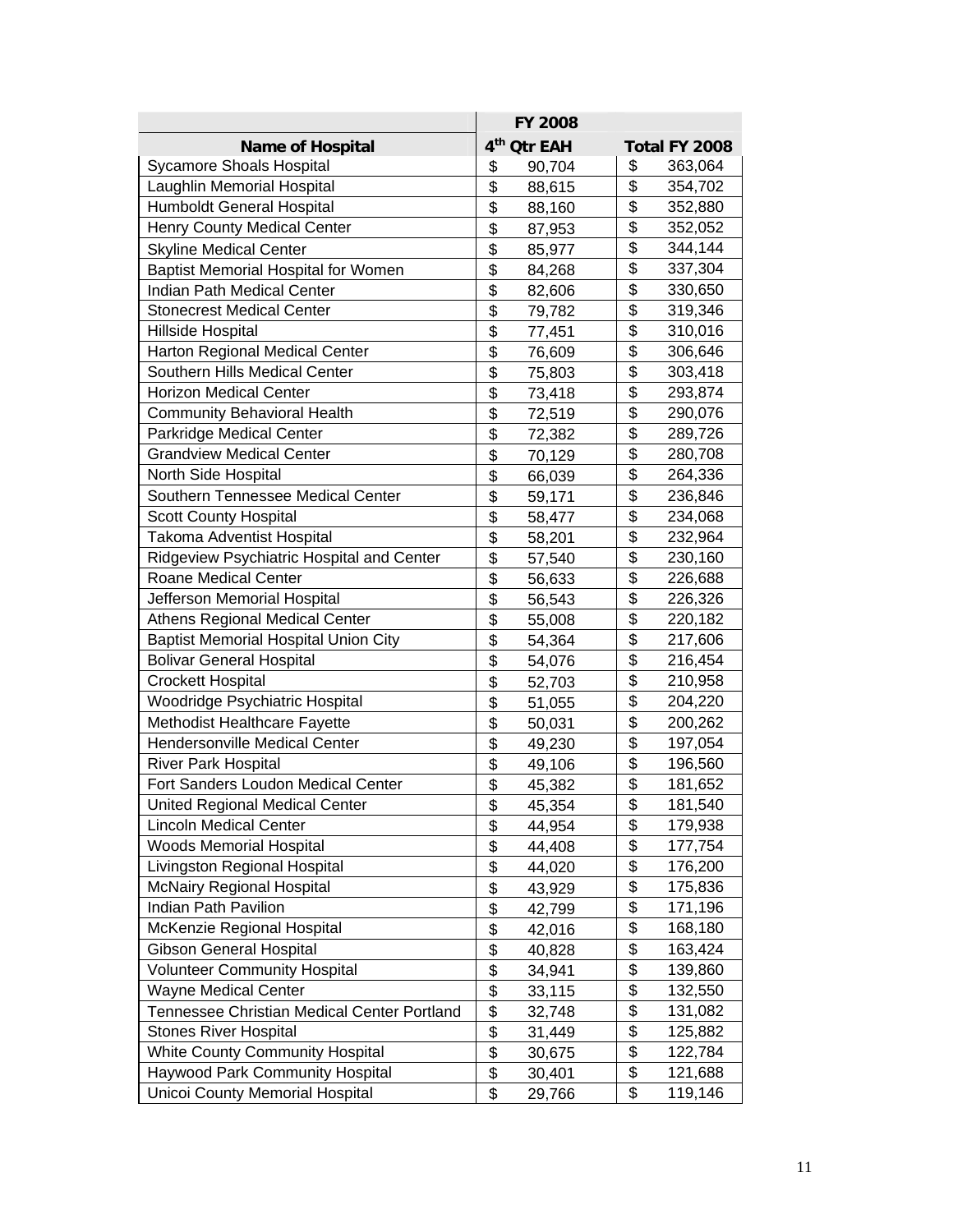|                                                 | <b>FY 2008</b>          |               |
|-------------------------------------------------|-------------------------|---------------|
| <b>Name of Hospital</b>                         | 4 <sup>th</sup> Otr EAH | Total FY 2008 |
| Baptist Memorial Hospital Huntingdon            | 28,163<br>\$            | 112,728<br>S  |
| <b>Baptist Dekalb Hospital</b>                  | \$<br>27,109            | \$<br>108,510 |
| <b>Decatur County General Hospital</b>          | \$<br>25,411            | \$<br>101,714 |
| <b>Henderson County Community Hospital</b>      | \$<br>25,177            | \$<br>100,778 |
| Milan General Hospital                          | \$<br>23,825            | \$<br>95,366  |
| <b>Erlanger North Hospital</b>                  | \$<br>23,678            | \$<br>94,776  |
| Smith County Memorial Hospital                  | \$<br>23,363            | \$<br>93,516  |
| <b>Emerald Hodgson Hospital</b>                 | \$<br>21,325            | \$<br>85,358  |
| <b>Cumberland River Hospital</b>                | \$<br>13,987            | \$<br>55,986  |
| Johnson City Specialty Hospital                 | \$<br>12,822            | \$<br>51,322  |
| <b>Women's East Pavilion</b>                    | \$<br>12,366            | \$<br>49,498  |
| <b>Baptist Womens Treatment Center</b>          | \$<br>2,585             | \$<br>10,348  |
| <b>Baptist Treatment Center of Murfreesboro</b> | \$<br>2,252             | \$<br>9,014   |
|                                                 | \$25,000,000            | \$100,000,000 |

• Projected 4th Qtr. EAH payments

## **Reverification Status**

We have completed a good deal of work on reverifying the eligibility of those nonpregnant Medically Needy adults who have been on TennCare since that category was closed to new enrollment in 2005. These persons were held on TennCare pending approval of the waiver extension, which occurred in October of 2007. The reverification process has been approved by CMS and the Sixth Circuit Court of Appeals.

of enrollees scheduled for reverification. These enrollees received a notice and a Request for Information (RFI). They had until February 29, 2008, to complete the RFI On January 24, 2008, TennCare mailed approximately 7,000 notices to the first group and return it to the Department of Human Services to be reviewed for any open category of Medicaid or for eligibility in the new Standard Spend-Down (SSD) program.

Our second set of RFIs, going to approximately 7,200 people, was mailed on February 28, 2008. Responses were due back on March 31, 2008.

March, and the fourth set, going to approximately 6,800 people, was mailed at the end of April. The fifth set, going to approximately 6,900 people, was mailed at the end of May. The third set of RFIs, going to approximately 6,747 people, was mailed at the end of

Once the reverification process for the non-pregnant adult Medically Needy population is complete, our goal is to open the SSD program to new enrollment.

#### **Status of Filling Top Leadership Positions in the Bureau**

Two key appointments were made this year in the Information Systems area.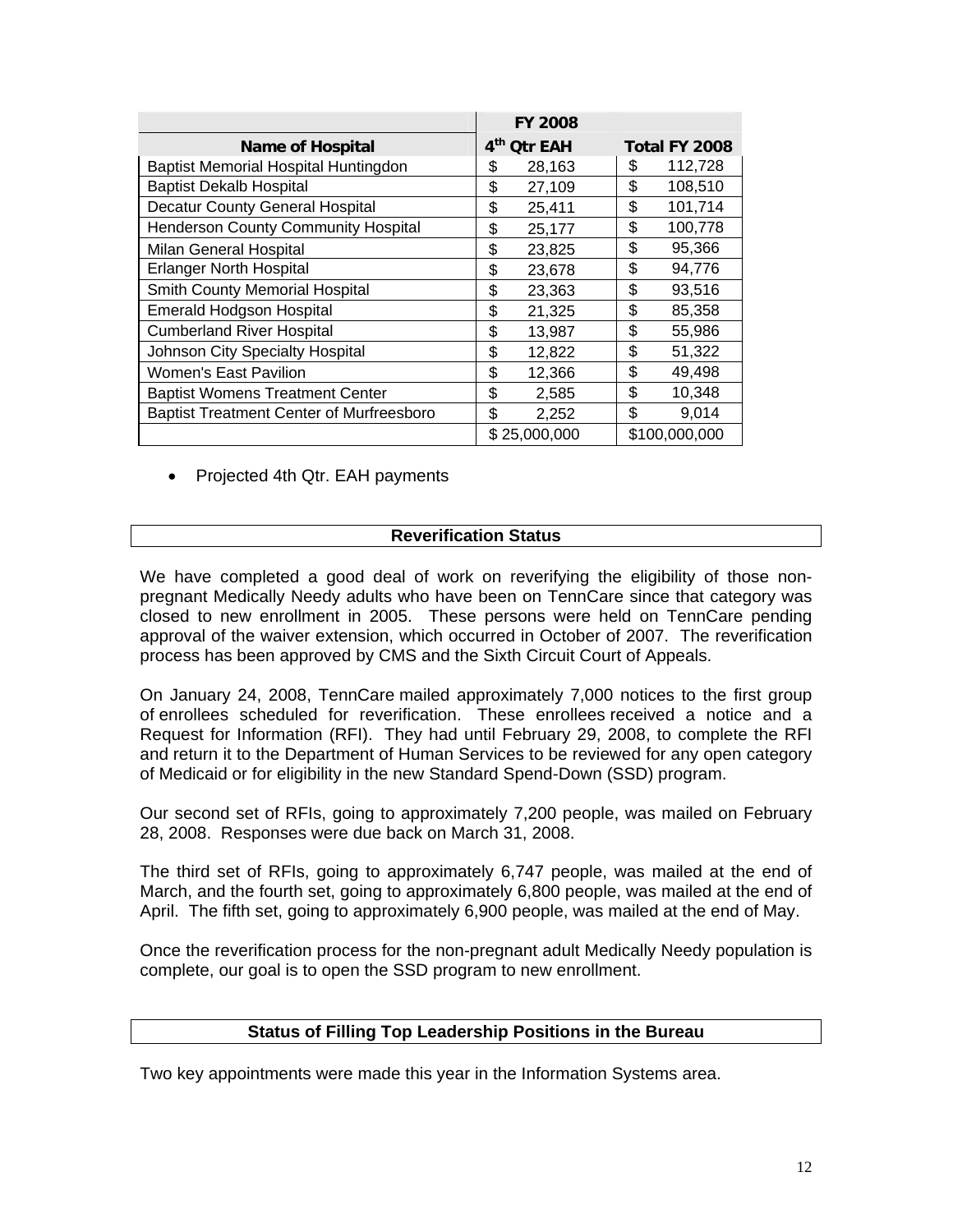**Roger Oren** was appointed June 1, 2007, as Information Systems Director, Division of Information Systems, responsible for managing the application development component of the Bureau's facilities management contract. In addition he is responsible for management of applications that support over 2,000 users across several state agencies, including TennCare, the Department of Human Services, the Department of Children's Services, the Department of Mental Health and Developmental Disabilities, the Division of Mental Retardation Services, the Department of Health, the Office of the Inspector General and others. Mr. Oren has over 16 years management experience and possesses an MBA with a focus on Finance and International Business from Mercer University, an MS in Computer Science from University of New Haven, and is a certified Project Management Professional (PMP).

Division of Information Systems. Ms. Gennari will serve as Director of Claims and **Tammy Gennari** was appointed October 1, 2007, as Information Systems Director, Encounters, directing activities for both internal and external staff relating to the processing and storage of claims and encounter data through the TennCare Management Information System (TCMIS). TennCare claims and encounter data represent the administrative record of care for over 1 million Tennesseans and provide supporting detail for a majority of the approximate \$8 billion in annual program expenses. Ms. Gennari brings to TennCare over 15 years of experience in Medicaid operations with particular expertise in system operations and business process management. She possesses a BS in Interpersonal Communication from Ohio University, and is a certified Project Management Professional (PMP).

#### **Number of Recipients on TennCare and Costs to the State**

At the end of the quarter and the end of the year, there were 1,187,74 2 Medicaid eligibles and 33,541 uninsured/uninsurable persons enrolled in TennCare, for a total of 1,221,283 persons.

the table below. These are not final numbers, since the fiscal year will not close for Projections of TennCare spending for the fourth quarter and the year are summarized in accounting purposes until late fall 2008.

|                             | 4 <sup>th</sup> Quarter* | Total*          |
|-----------------------------|--------------------------|-----------------|
| Spending on MCO services**  | \$946,883,300            | \$3,185,562,300 |
| Spending on BHO services    | \$86,954,600             | \$306,994,700   |
| Spending on dental services | \$36,642,700             | \$144,546,500   |
| Spending on pharmacy        | \$175,605,500            | \$695,688,200   |
| services                    |                          |                 |
| Medicare "clawback"         | \$76,623,300             | \$230,597,400   |

*\*These fig of June 30 and d. ures are cash basis as are unaudite* \*\* This figure includes Integrated Managed Care MCO expenditures.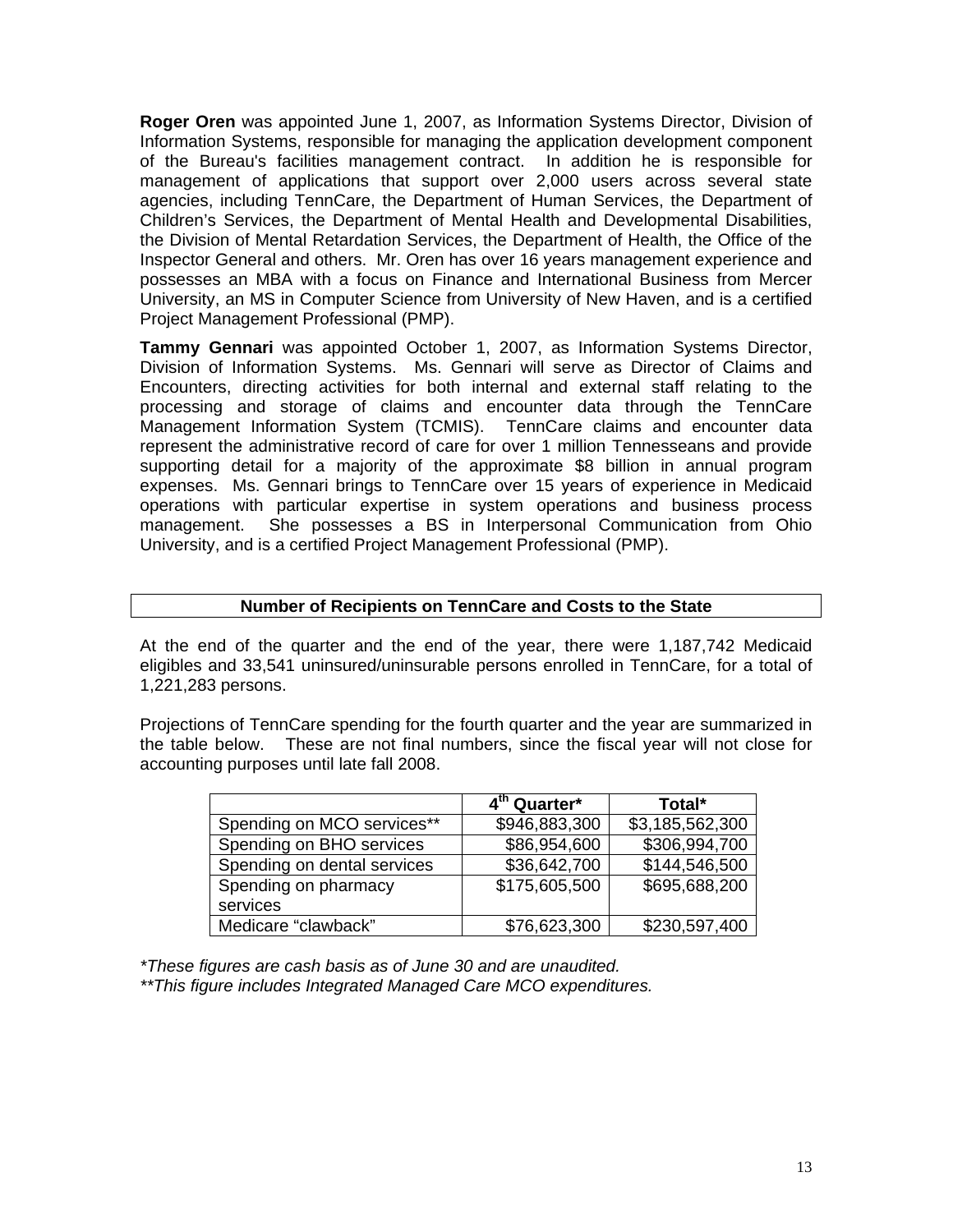## **Viability of MCOs in the TennCare Program**

## **Claims payment analysis**

 $\overline{\phantom{a}}$ 

 $\overline{\phantom{a}}$ 

The prompt pay requirements of T.C.A.  $\S$  56-32-226(b) mandate that each managed are organization ("MCO") and behavioral health organization ("BHO") ensure that 90% c of clean claims for payment for services delivered to a TennCare enrollee are paid within 30 calendar days of the receipt of such claims and 99.5% of all provider claims are processed within 60 calendar days of receipt. TennCare's contract with its Dental Benefit Manager requires that the DBM also process claims in accordance with this statutory standard.

TennCare's contract with its Pharmacy Benefits Manager requires that the PBM must pay 95% of all clean claims within 20 calendar days of receipt and the remaining 5% of clean claims within the following 10 calendar days.

To monitor prompt pay compliance, TDCI requests the MCOs, BHOs, DBM and PBM to submit claims data by month on a quarterly basis. If the contractor has not processed claims timely in accordance with statutory and/or contractual requirements, the contractor is required to submit claims data on a monthly basis until it processes claims timely for three consecutive months. If an MCO or BHO does not comply with the prompt pay requirements, TDCI has the statutory authority to levy an administrative penalty of \$10,000 for each month of non-compliance after the first instance of noncompliance was determined, and the TennCare Bureau can also assess liquidated damages pursuant to the terms of the TennCare Contract. If the DBM or PBM do not meet their contractual prompt pay requirements, only the TennCare Bureau can assess applicable liquidated damages against these entities.

During fiscal year 2008, TDCI requested data files of all processed TennCare claims from all TennCare contractors from May 2007 through April 2008. (Some contractors also had to submit claims data for May 2008 if they were on monthly reporting as described above.) TDCI also requested data files of pended TennCare claims and paid claims triangle lags to ensure that the claims data submitted was complete and accurate.

ontractors were out of compliance for at least one month: c The analyses of the claims data during fiscal year 2007-2008 found the following

- Windsor Health Plan June 2007, July 2007, September 2007, October 2007, November 2007 and December 20071
- Volunteer State Health Plan (TennCare Select) June 2007[2](#page-13-0)

<span id="page-13-0"></span><sup>1</sup> Effective April 1, 2007, WHP no longer contracted with the TennCare Program to provide medical services to TennCare enrollees. The claims processed after the contract termination adjustments. As a result, TDCI did not assess an administrative penalty for failure to comply with the prompt pay statute since the TennCare operations were in wind down during FY 2008. were claims with dates of service prior to April 1, 2007. The volume of "run out" claims being processed significantly decreased each month and most of the processed claims were Furthermore, TDCI ceased testing WHP's compliance with the prompt pay statute after the MCO completed nine months of claims runout in December 2007.

processed all BlueCare claims in accordance with the statutory prompt pay requirements and met 2 VSHP has two (2) separate contracts with TennCare: Bluecare and TennCare Select. VSHP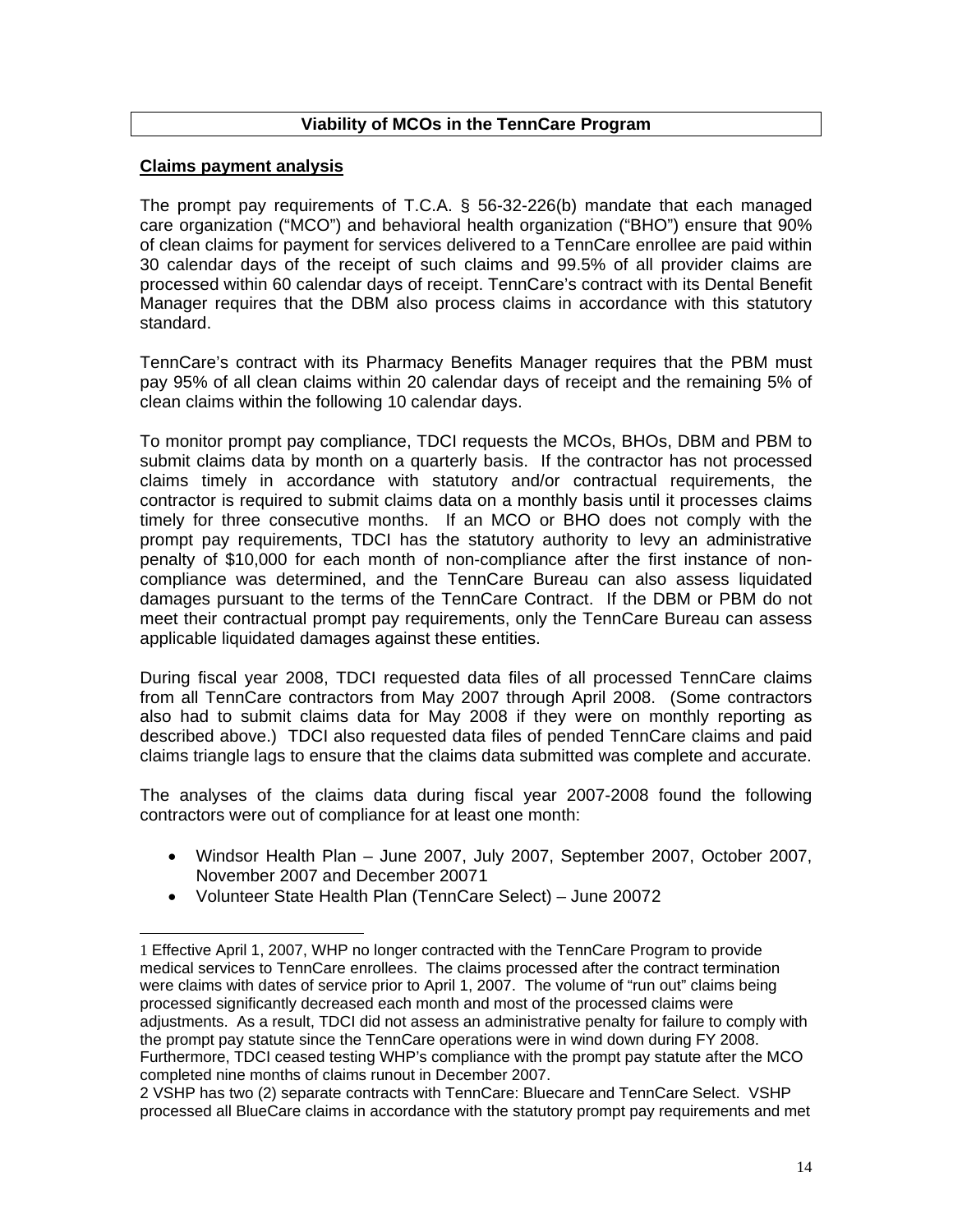- Memphis Managed Care Corporation June 2007 and August 2007[3](#page-14-0)
- Unison Health Plans June 2007, July 2007, August 2007, September 2007 and October 2007[4](#page-14-1)
- Premier Behavioral Sytems of Tennessee February 2008

#### **Net worth requirement**

l

By statute, the minimum net worth requirement for each TennCare MCO and BHO is established based on calendar year premium revenue. The TennCare MCOs and BHOs reported TennCare premiums for Calendar Year 2007 on their NAIC annual financial statements submitted to TDCI on March 1, 2008. As December 31, 2007, TennCare MCOs/BHOs reported net worth as indicated in the table below. TDCI's calculations for the net worth requirement reflect payments made for the calendar year ending December 31, 2007, including payments made under the "stabilization plan."

|                                              | <b>Net Worth</b><br><b>Require-</b> | <b>Reported</b><br><b>Net Worth</b> | Excess/<br>(Deficiency) |
|----------------------------------------------|-------------------------------------|-------------------------------------|-------------------------|
|                                              | ment                                |                                     |                         |
| AMERIGROUP Tennessee <sup>(A)</sup>          | 15,656,844                          | 24,061,114                          | 8,404,270               |
| UnitedHealthcare<br><b>Plan</b><br>the<br>Ωf | 24,300,637                          | 168,499,155                         | 144,198,518             |
| River Valley (AmeriChoice)                   |                                     |                                     |                         |
| Memphis Managed Care <sup>(B)</sup>          | 1,500,000                           | 8,932,450                           | 7,432,450               |
| <b>Preferred Health Partnership</b>          | 6,837,598                           | 39,149,233                          | 32,311,635              |
| <b>UAHC Health Plan</b>                      | 7,226,227                           | 14,616,274                          | 7,390,047               |
| Unison Health Plan                           | 4,950,860                           | 6,828,499                           | 1,877,639               |
| Volunteer (BlueCare & Select)                | 21,024,621                          | 31,363,217                          | 10,338,596              |
| <b>Windsor Health Plan</b>                   | 6,111,473                           | 8,284,598                           | 2,173,125               |
| <b>Premier Behavioral Systems</b>            | 4,978,291                           | 14,461,144                          | 9,482,853               |
| <b>Tennessee Behavioral Health</b>           | 6,638,818                           | 14,822,842                          | 8,814,024               |

## **Reported Net Worth of MCOs/BHOs as of December 31, 2007**

 $(A)$  AMERIGROUP did not begin its TennCare operations until April 1, 2007. Per its contract with TennCare, it must maintain an enhanced net worth requirement based on projected annualized premiums until it has been in operation for one full calendar year. Also, effective November 1, 2007, AMERIGROUP purchased substantially all of Memphis Managed Care Corporation's operations, including its TennCare contract. As a result, AMERIGROUP's enhanced net worth requirement was increased to reflect this enrollment expansion.

<sup>(B)</sup> Because MMCC sold substantially all of its operations to AMERIGROUP effective November 1, 2007 and no longer had any enrollment as of that date, its net worth requirement was reduced to the statutory minimum of \$1,500,000.

the prompt pay requirements when the results for all claims VSHP processed in June 2007 were combined.

<span id="page-14-0"></span>3 TDCI and MMCC entered into a consent order in which MMCC paid a \$10,000 administrative penalty for its failure to comply with the statutory prompt pay requirements.

<span id="page-14-1"></span>4 TDCI and Unison entered into a consent order in which UHP paid a \$30,000 administrative penalty for its failure to meet the prompt pay requirements.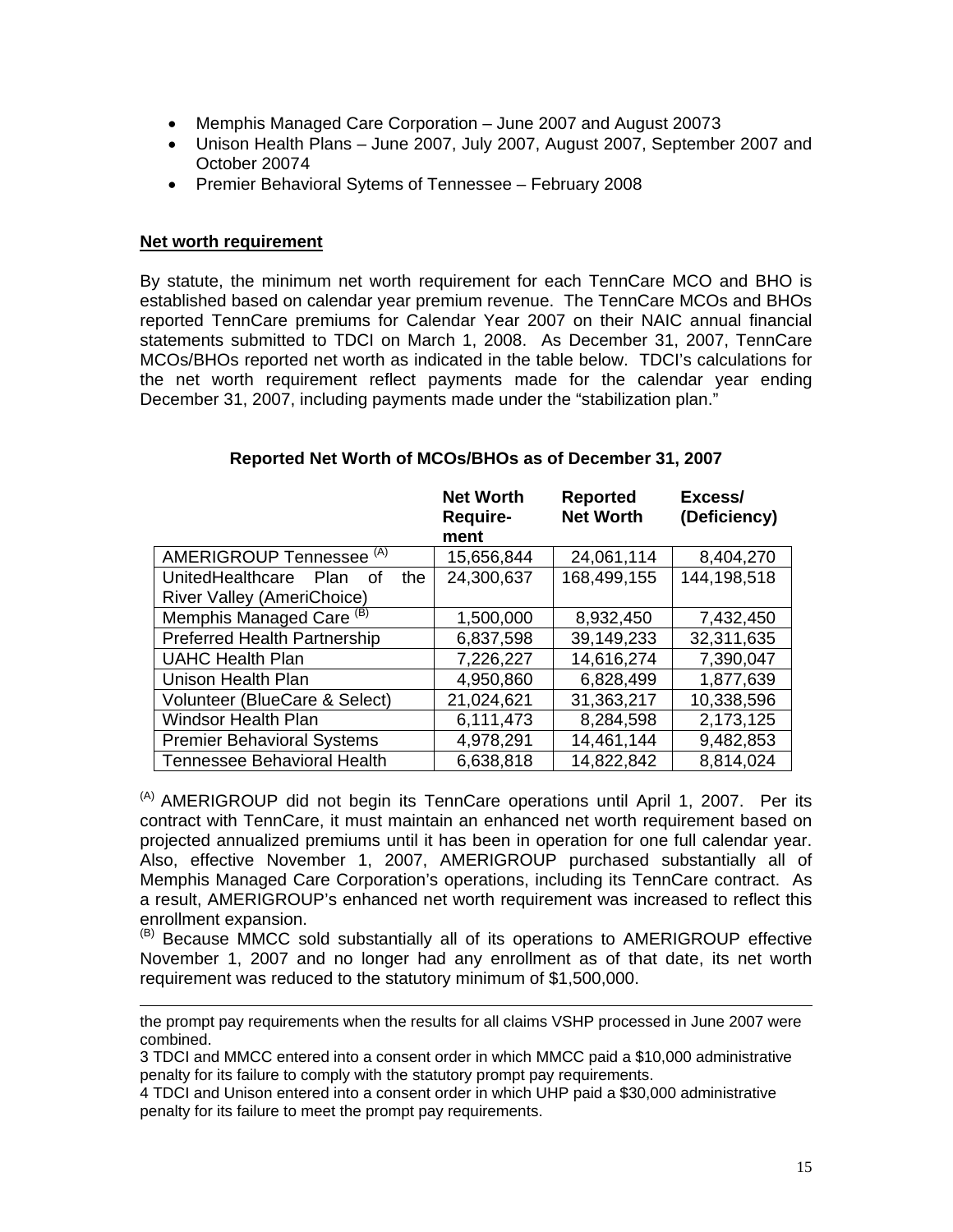All TennCare MCOs and BHOs met their minimum net worth requirements for the calendar year ended December 31, 2007.

Each TennCare MCO and BHO is required to submit quarterly NAIC financial statements which are analyzed to ensure it is maintaining the minimum statutory and contractual net worth requirement determined from the NAIC annual financial statement. The MCOs and BHOs submitted their quarterly financial statements reporting results of operations for the quarter January 1, 2008 through March 31, 2008 to TDCI on June 1, 2008.

As of March 31, 2008, TennCare MCOs/BHOs reported net worth as indicated in the table below.

|                                              | <b>Net Worth</b><br><b>Require-</b> | <b>Reported</b><br><b>Net Worth</b> | Excess/<br>(Deficiency) |
|----------------------------------------------|-------------------------------------|-------------------------------------|-------------------------|
|                                              | ment                                |                                     |                         |
| <b>AMERIGROUP Tennessee</b>                  | 15,656,844                          | 19,913,932                          | 4,257,088               |
| UnitedHealthcare<br><b>Plan</b><br>the<br>Ωf | 24,300,637                          | 167,418,880                         | 143,118,243             |
| River Valley (d/b/a AmeriChoice)             |                                     |                                     |                         |
| <b>Memphis Managed Care</b>                  | 1,500,000                           | 9,538,019                           | 8,038,019               |
| <b>Preferred Health Partnership</b>          | 6,837,598                           | 38,464,663                          | 31,627,065              |
| <b>UAHC Health Plan</b>                      | 7,226,227                           | 14,759,470                          | 7,533,243               |
| Unison Health Plan                           | 4,950,860                           | 7,630,814                           | 2,679,954               |
| Volunteer (BlueCare & Select)                | 21,024,621                          | 29,131,570                          | 8,106,949               |
| <b>Premier Behavioral Systems</b>            | 4,978,291                           | 16,635,298                          | 11,657,007              |
| Tennessee Behavioral Health                  | 6,638,818                           | 16,221,967                          | 9,583,149               |

## **Reported Net Worth of MCOs/BHOs as of March 31, 2009**

All TennCare MCOs and BHOs met their minimum net worth requirements as of March 31 , 2008.

#### **Financial issues**

**Xantus Healthplan of Tennessee, Inc. (Xantus).** On June 30, 2008, the Xantus Liquidation made its final distribution of \$10.3 million to providers for claims with dates of service prior to April 1, 1999, the date Xantus was placed in rehabilitation. Previous distributions made in 1999 and 2000 totaled approximately \$50 million. As a result, the Xantus Liquidation made total distributions of \$60.3 million against a total debt of \$87.7 million. Because some providers did not elect to receive an interim distribution, the payout percentage varied among between providers, but the average payout was 69 cents of every dollar owed.

services provided to TennCare enrollees from April 1, 1999 through July 31, 2003. It should be noted that providers were paid 100% of the computed payable for claims for

24, 2007, the TCCN Liquidation made the final distribution of \$11.9 million to providers. **Tennessee Coordinated Care Network d/b/a Access MedPlus (TCCN).** On August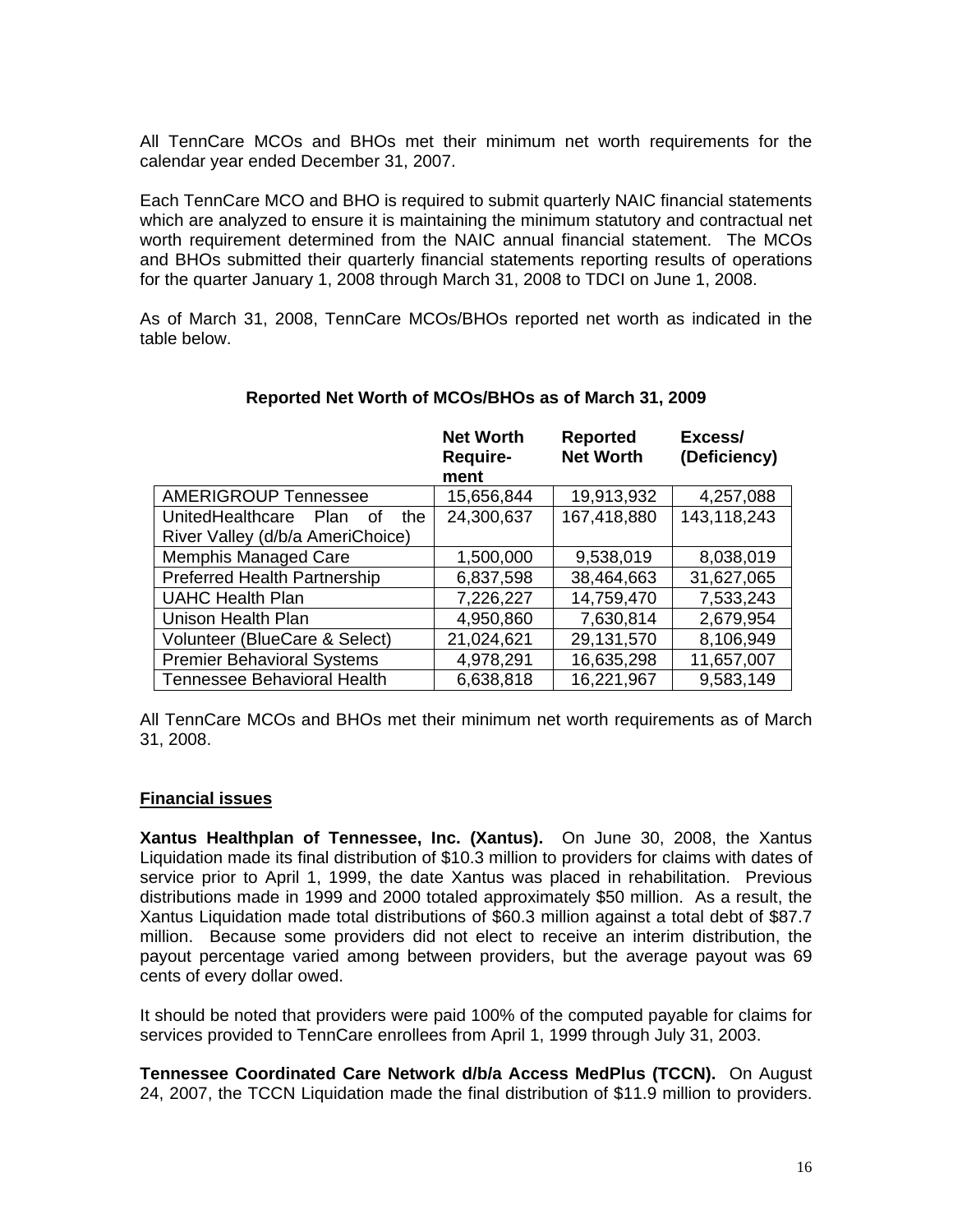This final distribution, added to previous distributions totaling \$39.5 million, resulted in medical providers receiving \$51.4 million against a total provider debt of \$76.1 million, or 68 cents of every dollar owed for claims with dates of service through October 20, 2001.

million, or 63 cents of every dollar owed for claims for dates of service prior to April 12, **Universal Care of Tennessee (Universal).** On May 6, 2008, the Universal Liquidation made its final distribution of \$32.1 million to providers against a total debt of \$50.6 2002. Providers were paid 100% of the computed payable for claims for services provided to TennCare enrollees from April 12, 2002 to May 31, 2003.

## **Success of Fraud Detection and Prevention**

The Office of Inspector General (OIG) was established four years ago (July 1, 2004). The mission of the OIG is: To identify, investigate, and prosecute persons who commit fraud or abuse against the TennCare program. The OIG staff receives case information from a variety of sources including: local law enforcement, the TennCare Bureau, Health Related Boards (HRB), the Department of Human Services (DHS), other state agencies, health care providers, Managed Care Contractors (MCC), OIG data mining, and the general public via the OIG web site, faxes, letters, and phone calls to the OIG hotline. The statistics for the fourth quarter of the 2007 - 2008 fiscal year are as follows:

*NOTE: Included are the fiscal year totals (FYT) and the grand totals to date -- since the OIG was created (July 2004)* 

|                | Quarter | <b>FYT</b>   | Grand   |  |  |
|----------------|---------|--------------|---------|--|--|
|                |         |              | Total   |  |  |
| Cases Received |         | 7,792 24,099 | 100,318 |  |  |
| Cases Closed*  |         | 7.399 21.891 | 98.456  |  |  |

#### **Summary of Enrollee Cases**

\*Cases are closed when there is inadequate information provided to investigate the *complaint, the information has been researched and determined to be unfounded, the case was referred to another agency (as per appropriate jurisdiction), or prosecuted by the OIG and closed. This number also includes reports the OIG runs for the TennCare Bureau regarding potential fraud or abuse.* 

| <b>Udililial Y UL ETHURUG ANUSU UUSUS</b> |         |                |  |
|-------------------------------------------|---------|----------------|--|
|                                           | Quarter | T <sub>2</sub> |  |
| Abuse Cases Received                      | 3.773   | 33.466         |  |
| Abuse Cases Closed                        | 1.962   | 10.201         |  |
| Abuse Cases Referred 1                    | 1.811   | 24.112         |  |

#### **Summary of Enrollee Abuse Cases**

<sup>*t*</sup> Abuse cases may be referred to the appropriate Managed Care Organization (MCO), the TennCare Bureau, or DHS for further review.

 *² Totals are for the last 24 months (eight quarterly reports)*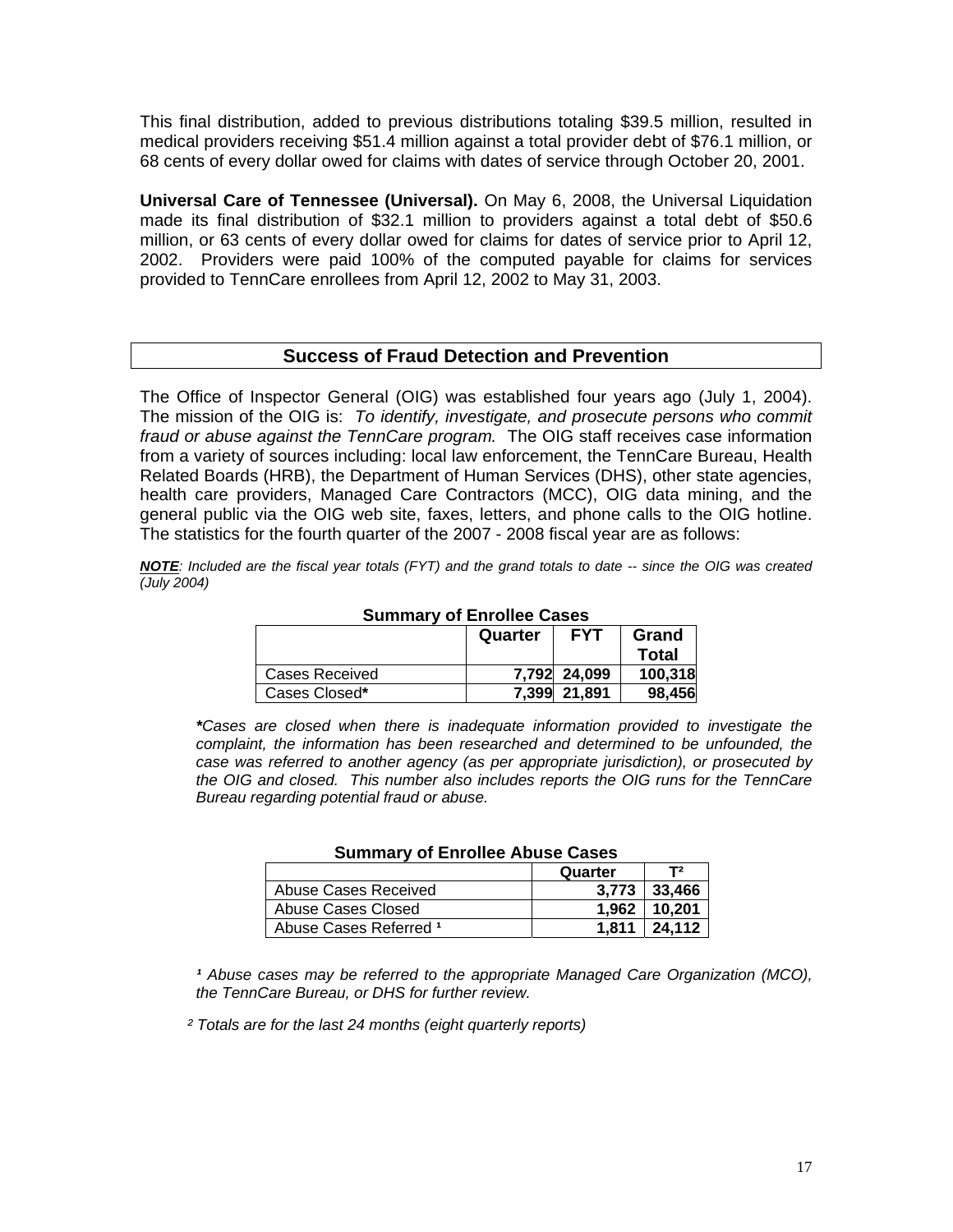|                          | Quarter | <b>FYT</b> | Grand<br><b>Total</b> |
|--------------------------|---------|------------|-----------------------|
| Cases opened             | 127     | 283        | 1,219                 |
| Cases closed             | 105     | 246        | 1,012                 |
| Cases referred to TBI*   | 13      | 80         | 154                   |
| Cases referred to HRBs** |         | 16         | 89                    |

## **Summary of Provider Cases**

*\* The OIG refers provider cases to the TBI Medicaid Fraud Unit (as per state and federal law) and assists with these investigations as requested.* 

 *\* \*Health Related Boards* 

|  |  |  |  | <b>Summary of Arrests &amp; Convictions</b> |
|--|--|--|--|---------------------------------------------|
|--|--|--|--|---------------------------------------------|

|             | Quarter | <b>FYT</b> | Grand        |
|-------------|---------|------------|--------------|
|             |         |            | <b>Total</b> |
| Arrests     | 69      | 259        | 715          |
| Convictions | 38      | 117        | 293          |
| Diversions* |         | 52         |              |

**Note:** *Special Agents were in the field making arrests effective February 2005.* 

*\*Judicial Diversion: A guilty plea or verdict subject to expungement following successful completion of* probation. Tennessee Code Annotated § 40-35-313

\*Pre-trial Diversion: Prosecution was suspended and if probation is successfully completed, the charge will *be dismissed. Tennessee Code Annotated § 40-15-105* 

## **Court Fines & Costs Imposed**

|                       | <b>QUARTER</b> | <b>FYT</b>   | <b>GRAND</b>   |
|-----------------------|----------------|--------------|----------------|
|                       |                |              | <b>TOTAL</b>   |
| <b>Fines</b>          | \$23,620,00    | \$61,270,00  | \$139,961.50   |
| Court Costs & Taxes   | \$3,847.00     | \$21,051.50  | \$56,768.11    |
| Restitution (ordered) | \$64,363.07    | \$334,812.17 | \$1,108,974.97 |
| Drug Funds            | \$2,079.50     | \$15,156.00  | \$19,108.50    |

The OIG aggressively pursues enrollees who have apparently committed fraud or abuse against the TennCare program. The primary criminal case types are: drug cases (drug diversion, drug seekers, doctor shopping, and forging prescriptions), reporting a false income, access to other insurance, and living outside of the State of Tennessee.

| <b>Arrest Categories</b>           |     |  |
|------------------------------------|-----|--|
| Drug Diversion/Forged Prescription | 498 |  |
| Access to Insurance                | 55  |  |
| Doctor Shopping                    | 26  |  |
| <b>Operation Falcon III</b>        | 32  |  |
| Operation Falcon IV                | 16  |  |
| False Income                       | 30  |  |
| Ineligible Person Using Card       | 15  |  |
| Living Out Of State                | 10  |  |
| <b>Asset Diversion</b>             |     |  |
| <b>Theft of Services</b>           | 10  |  |
| <b>ID Theft</b>                    | 13  |  |
| Aiding & Abetting                  | 3   |  |
| <b>GRAND TOTAL</b>                 | 715 |  |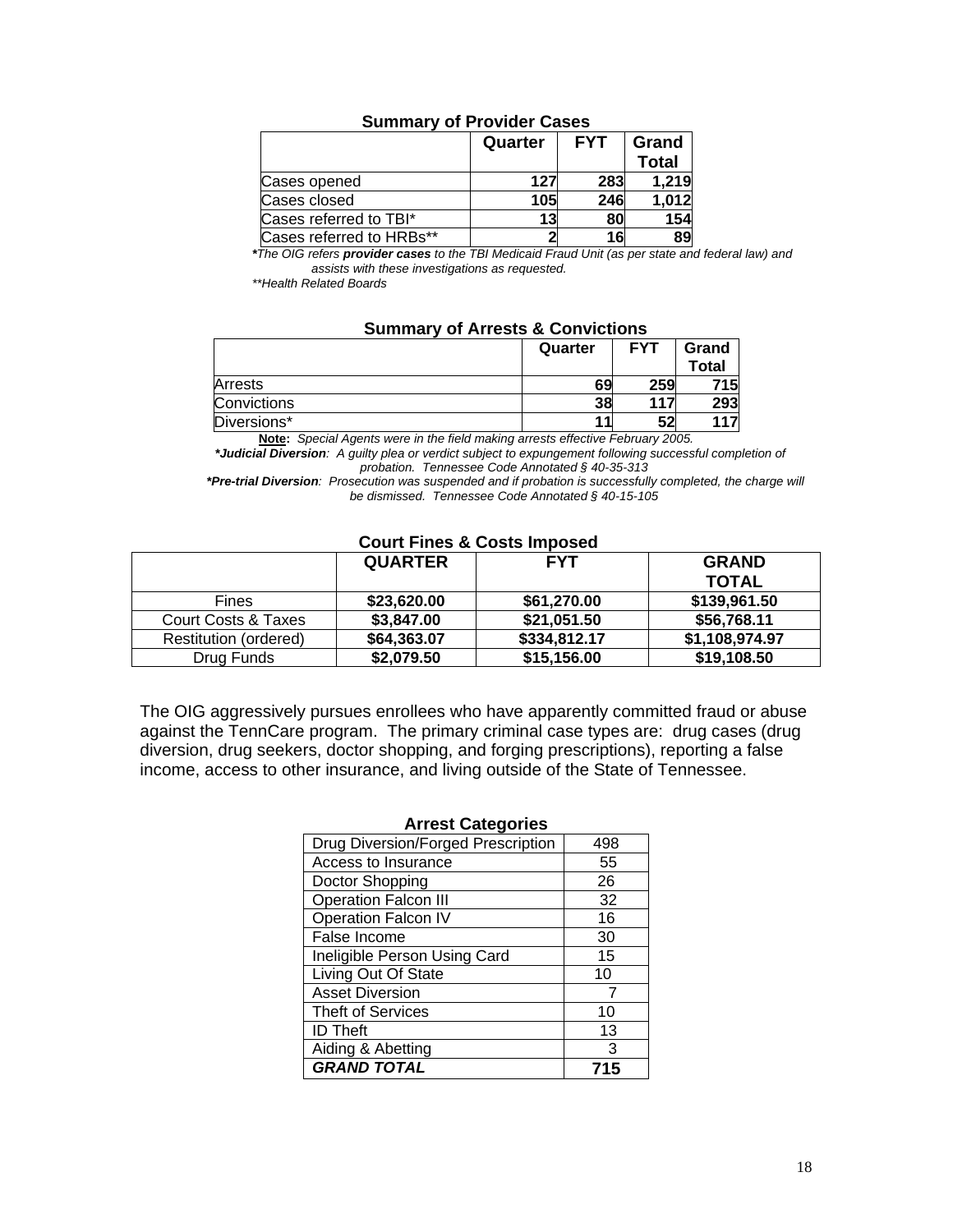## **TennCare Referrals & Recoupments**

|                                     | Quarter      | <b>FYT</b>   | <b>Grand Total</b> |
|-------------------------------------|--------------|--------------|--------------------|
| Recoupment 1                        | \$48,342.99  | \$356,617.32 | \$1,340,640.42     |
| Recommended TennCare Terminations 2 | 3.492        | 13.179       | 34.297             |
| <b>Potential Savings3</b>           | \$11,705,044 | \$43,675,144 | \$122,577,221      |

#### **Footnotes for the** *TennCare Referral and Recoupments* **table**

**1** The total in the last column reflects dollars collected by the OIG and sent to the TennCare Bureau from February 15, 2005, (when a Fiscal Manager and an attorney joined the OIG staff to facilitate and document this process) through June 30, 2008.

**2** Enrollee recommendations sent to the TennCare Bureau for consideration based on reports run from *file net* (i.e. Prisoner Report, State Wage Report, the Deceased Report, the Department of Human Resources Report, and the PARIS Report).

Bureau for their review during the fourth quarter. The TennCare Bureau uses \$3,351.96  **3** There were 3,492 enrollee terminations *recommended* by the OIG to the TennCare as the average annual cost per enrollee for MCO, Pharmacy, BHO, and Dental services (effective FY 08).

## **Investigative Sources**

|                | Quarter | <b>FYT</b> | Grand        |
|----------------|---------|------------|--------------|
|                |         |            | <b>Total</b> |
| OIG Hot Line   | 1,071   | 4,413      | 17,410       |
| OIG Mail Tips  | 50      | 335        | 3,050        |
| OIG Web Site   | 349     | 1,530      | 5,950        |
| OIG Email Tips | 105     | 630        | 2,462        |

#### **Other Investigative Sources for this Quarter:**

| Data Mining   | 6,110 |
|---------------|-------|
| Fax           | 85    |
| Cash for Tips | 42    |
| Other         | 20    |

#### **Case Type for this Quarter (***sample***)**

| <b>Drug Diversion</b>       | 400   |
|-----------------------------|-------|
| Drug Seeker                 | 927   |
| Other Insurance             | 328   |
| Income/Other Assets         | 1,331 |
| Using Another Person's Card | 54    |
| Out of State                | 3,289 |
| <b>Transfer of Assets</b>   | 13    |
| Abusing ER                  | 54    |
| Dr. Shopping                | 268   |

The Office of Inspector General participated in the following activities during the fourth quarter :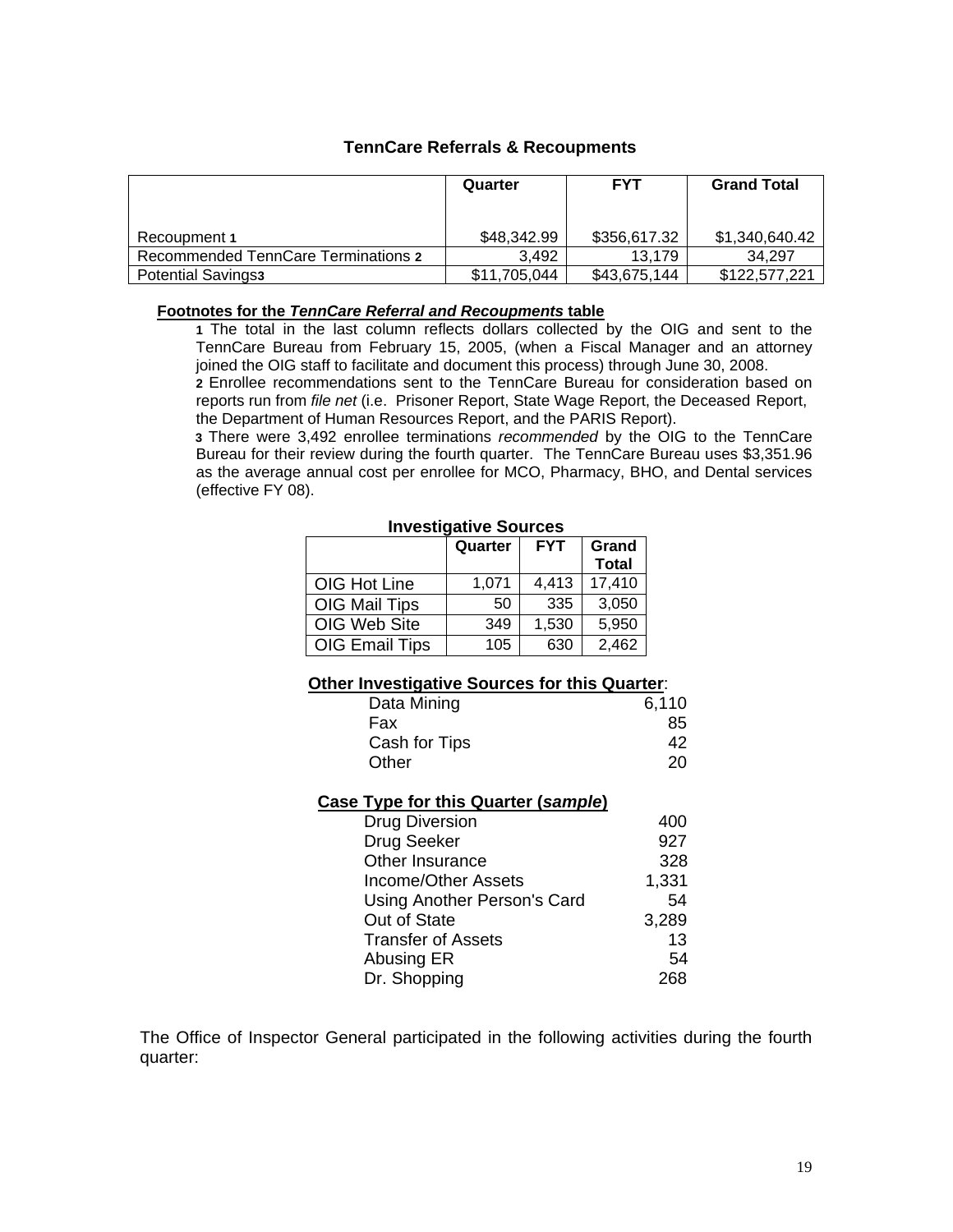## **Meetings with Law Enforcement Officials and other State Agencies:**

Each of the Judicial Task Forces, District Attorneys, Sheriffs and Chiefs of Police, TBI Drug Diversion Task Force, Middle Tennessee Law Enforcement Committee (in Brentwood), the East Tennessee Medicaid Fraud Investigation Group, the District Attorney's Conference, the FBI National Academy Graduates Retraining Session, ROCIC Regional Meeting, Commission on Law Enforcement Accreditation, Law Enforcement Accreditation Coalition of Tennessee, FBI National Academy Associates bi-monthly meeting, the MCC Roundtable, Health Care Task Force, TennCare Bureau MIP, Judicial Drug Task Force Website Meeting, and the Southeast Regional Investigator's Meeting.

#### **Presentations:**

\*Walgreens Pharmacy Managers – Middle Tennessee \*Walgreens Pharmacy Managers – East Tennessee \*National Association of Medicare Program Integrity Group \*U T Family Practice Group, East Tennessee \*Roane County Anti Drug Coalition \*MedStat National Meeting

## **Media:**

\*Channel 4 – Davidson County Drug Roundup \*WPLN – OIG arrests \*WLAC – OIG arrests

## **Training:**

\*FBI Natio nal Academy Retraining Session \*Grants Ma nagement Training \*Legal Division CEU classes \*TGMI \*TLEEDS \*Accounting CEU classes \*TLETA Instructor School

#### **Other OIG Activities**:

The OIG conducted a drug sting operation in conjunction with the Metropolitan Nashville Police Department in the Madison area of Davidson County. Fourteen people were indicted and arrested for selling their TennCare drugs and other related charges.

The OIG staff continues to work with the state's contractor, Medstat, to develop the fraud and abuse detection reports. The OIG is working with this vendor to initiate proactive reports for identifying TennCare fraud. Targeted queries are generated on a routine basis. The goal behind these reports and queries is to assist with a successful OIG investigation and prosecution of individuals who have violated the law as it pertains to TennCare fraud.

Two employee vacancies occurred during this quarter due to both taking jobs in the private sector.

Training continued for OIG personnel during this quarter. The Special Agents continued their annual In-Service training that includes POST required courses,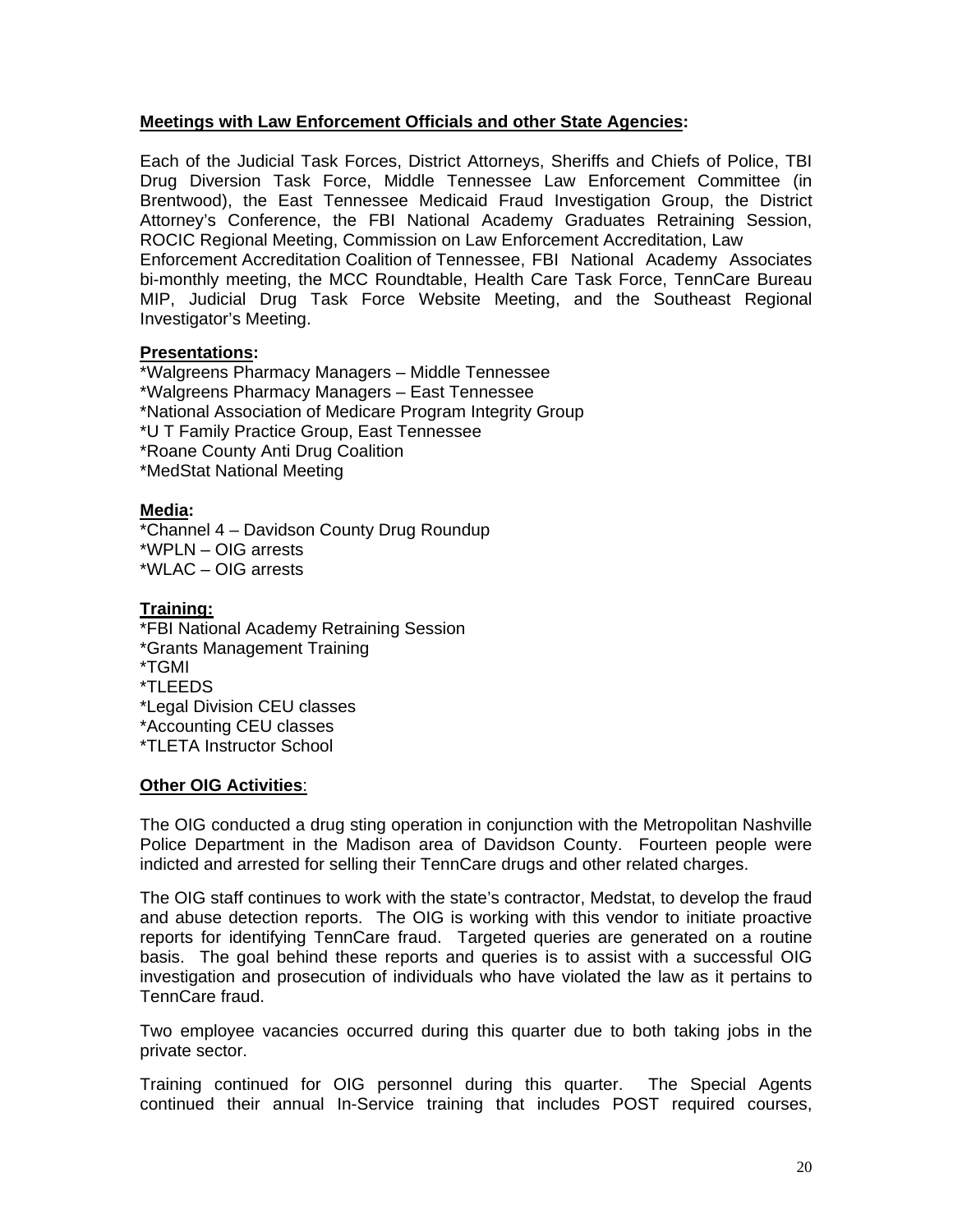instruction regarding new policies and procedures, all qualifications with approved weapons, a legal update, accreditation updates, etc.

All CEU training continued for OIG "professional" staff members, i.e. attorneys, an accountant, registered nurses, and information technology personnel.

The Assistant Inspector General/Fiscal Manager, Georganne Martin, began participating in the 2008 TGMI class.

Deputy Inspector General Rob White participated in the 2008 TLEEDS class (Tennessee Law Enforcement Executive Development Association).

The OIG held a Lance Armstrong Live Strong Day during the lunch period to honor a colleague who is fighting cancer. National Live Strong Day is held each year throughout the United States on May 13.

The OIG hosted the spring 2008 LEACT meeting and training session for agencies from Tennessee involved in law enforcement accreditation.

The OIG Legal Division continues to assist OIG staff members by providing legal advice on issues including how to meet the requirements of various statutes and drafting and reviewing documents that have legal implications. The Legal Division facilitates the case preparation process and works closely with various District Attorneys toward a successful prosecution of OIG cases. They review all legal matters of the OIG and advise on pending legislative issues.

have continued visits to various Tennessee counties. In each jurisdiction visited, solidify the collaboration between local law enforcement and the OIG. More visits are The Inspector General and the Deputy Inspector General over Criminal Investigations there is a courtesy call to the Sheriff and Chief of Police. The goal is to continue to planned for the next quarter. İ

Commission on Accreditation for Law Enforcement Agencies (CALEA). The OIG was The OIG continues to maintain accredited status by complying with the standards of the accredited in November 2006. **The State of Tennessee OIG is the only Office of Inspector General agency to achieve law enforcement accreditation both nationally and internationally**. A re-accreditation on-site assessment and hearing will occur during the 2009 - 2010 fiscal year.

The Doctor Shopping legislation (approved by the General Assembly June 2007) has generated a number of criminal investigations. There have been 26 arrests as of this writing for Doctor Shopping. The OIG continues to mail letters and posters and provide presentations to notify licensed medical providers and law enforcement agencies in the state about this new law. As a result, positive feedback has been received.

#### **Plans for next quarter:**

- a. Continue to exchange information with local, state, and federal government agencies.
- b. Continue to work with Medstat to improve reports that would assist with the data mining function of the OIG.